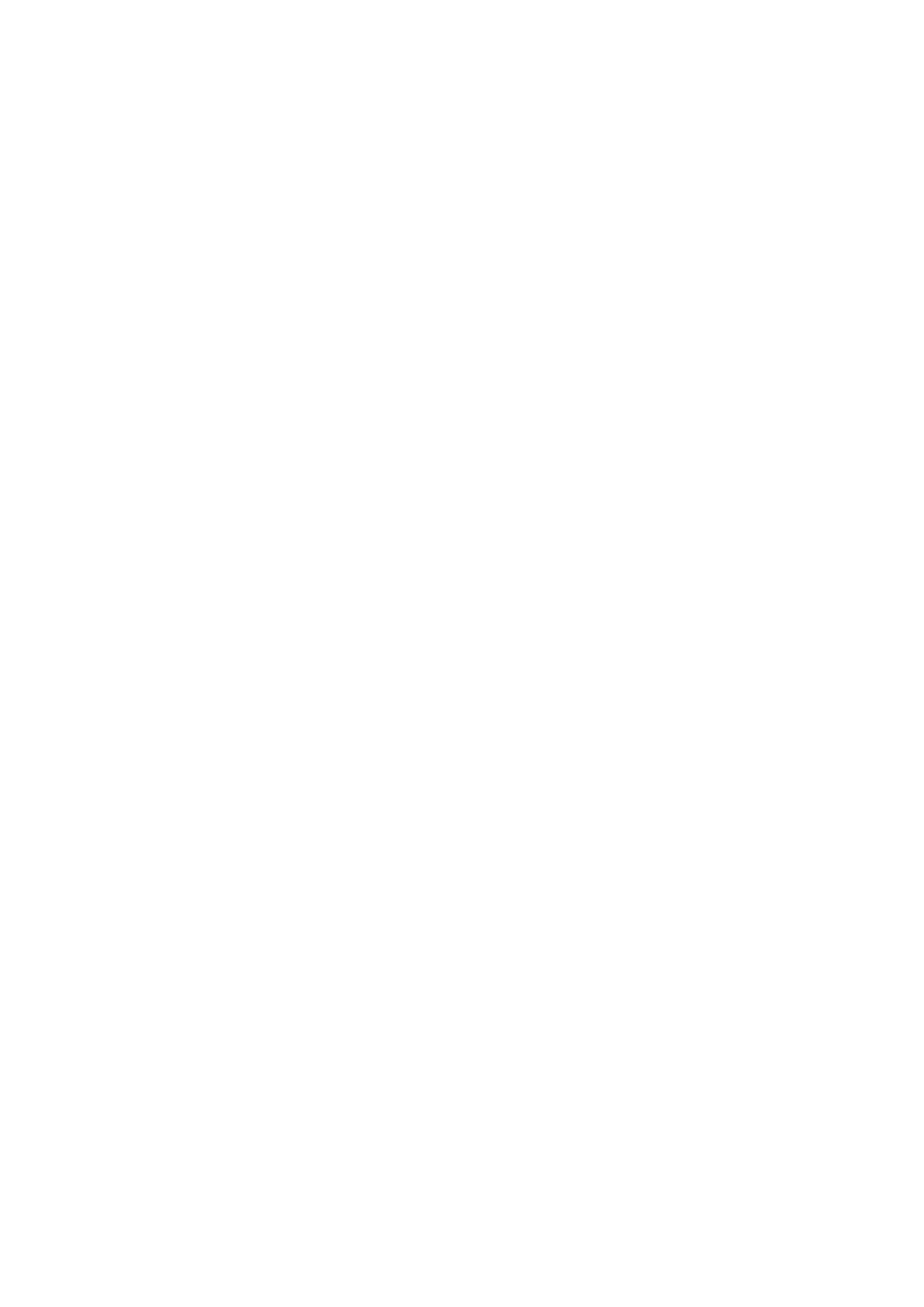

Independent Pricing and Regulatory Tribunal

# **NSW Rail Access Undertaking – Review of the rate of return and remaining mine life**

**From 1 July 2014**

**Transport — Final Report and Decisions**  July 2014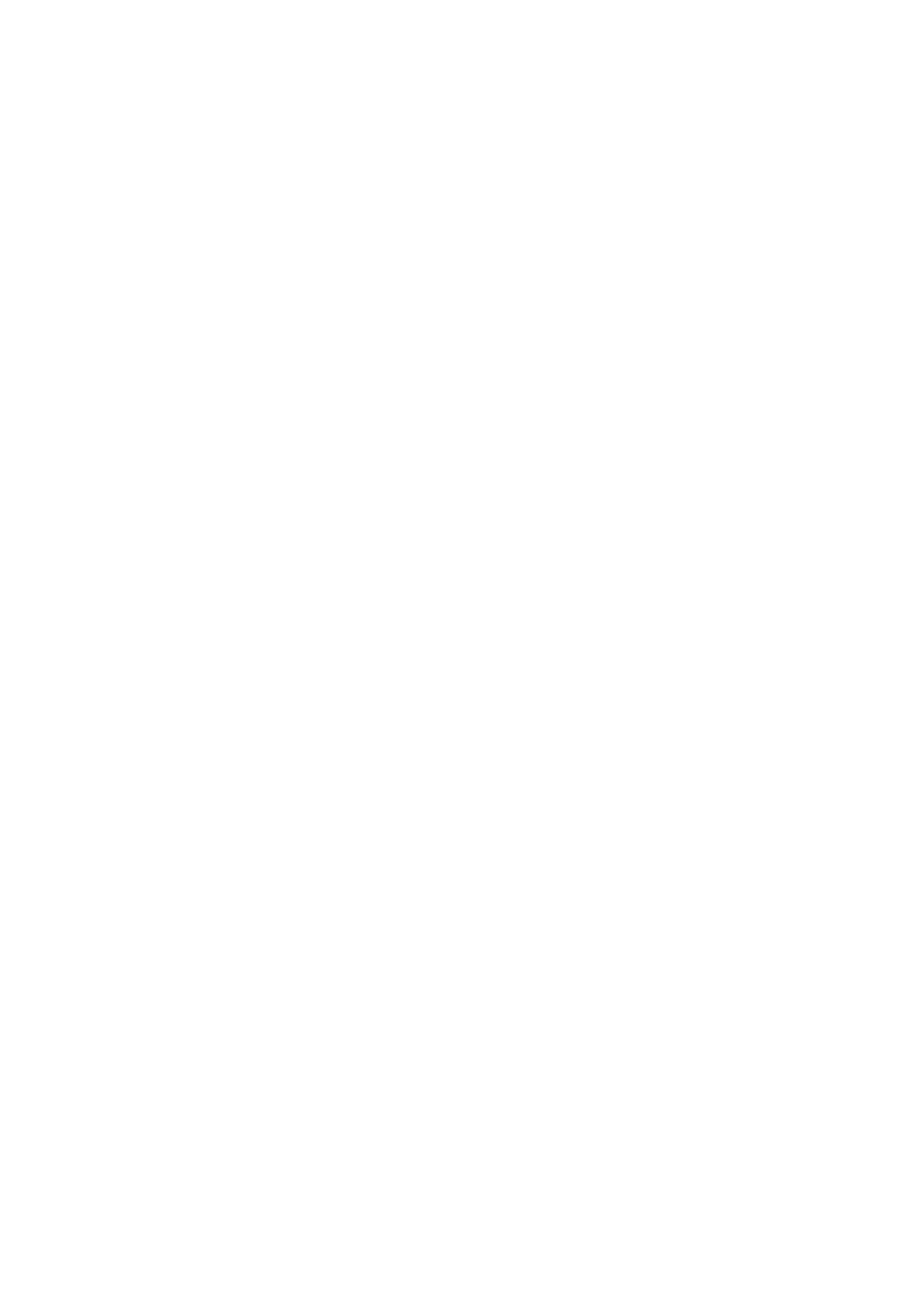© Independent Pricing and Regulatory Tribunal of New South Wales 2014

This work is copyright. The *Copyright Act 1968* permits fair dealing for study, research, news reporting, criticism and review. Selected passages, tables or diagrams may be reproduced for such purposes provided acknowledgement of the source is included.

ISBN 978-1-925193-25-1

The Tribunal members for this review are:

Dr Peter J Boxall AO, Chairman

Dr Paul Paterson

Ms Catherine Jones

Inquiries regarding this document should be directed to a staff member:

| Melanie Mitchell     | $(02)$ 9113 7743 |
|----------------------|------------------|
| <b>Brett Everett</b> | $(02)$ 9290 8423 |

Independent Pricing and Regulatory Tribunal of New South Wales PO Box Q290, QVB Post Office NSW 1230 Level 8, 1 Market Street, Sydney NSW 2000 T (02) 9290 8400 F (02) 9290 2061 www.ipart.nsw.gov.au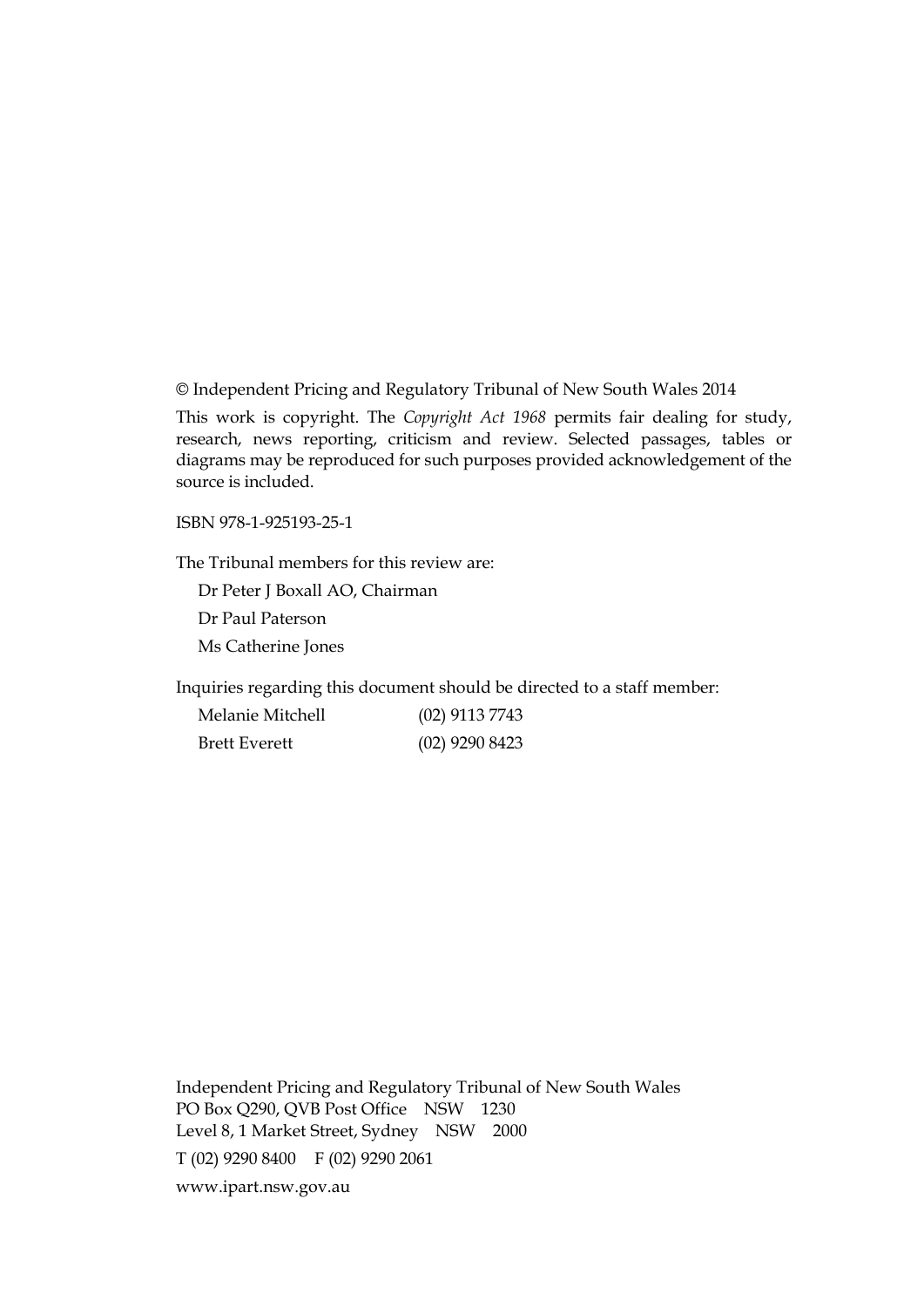# **Contents**

| 1            |                | <b>Executive Summary</b>                                                | 1               |
|--------------|----------------|-------------------------------------------------------------------------|-----------------|
|              | 1.1            | Overview of our final decisions and recommendations                     | 1               |
|              | 1.2            | Our review process                                                      | $\overline{2}$  |
|              | 1.3            | Structure of this report                                                | 2               |
| $\mathbf{2}$ |                | <b>Context and scope for this review</b>                                | 3               |
|              | 2.1            | Our responsibilities under the NSW Rail Access Undertaking              | 3               |
|              | 2.2            | RailCorp's network covered by this review                               | 8               |
|              | 2.3            | Our previous decisions on rate of return and remaining mine life        | 9               |
|              | 2.4            | Key issues for this review                                              | 9               |
| 3            |                | Determining a rate of return for the Hunter Valley Coal Network rail    |                 |
|              | <b>sectors</b> |                                                                         | $12 \,$         |
|              | 3.1            | Final decision on rate of return                                        | 12 <sup>2</sup> |
|              | 3.2            | Our approach to calculating the rate of return                          | 14              |
|              | 3.3            | Estimating industry-specific parameters                                 | 16              |
| 4            |                | Remaining mine life of Hunter Valley mines utilising RailCorp's network | 20              |
|              | 4.1            | Final decision on remaining mine life                                   | 20              |
|              | 4.2            | Methodology for calculating depreciation                                | 21              |
|              | 4.3            | The mines that utilise the RailCorp network                             | 23              |
|              | 4.4            | Identifying the longest-lived mines that utilise the RailCorp network   | 26              |
|              | 4.5            | Expected life of the power stations located on the RailCorp network     | 31              |
|              | 4.6            | Implementation of the new terminal date                                 | 33              |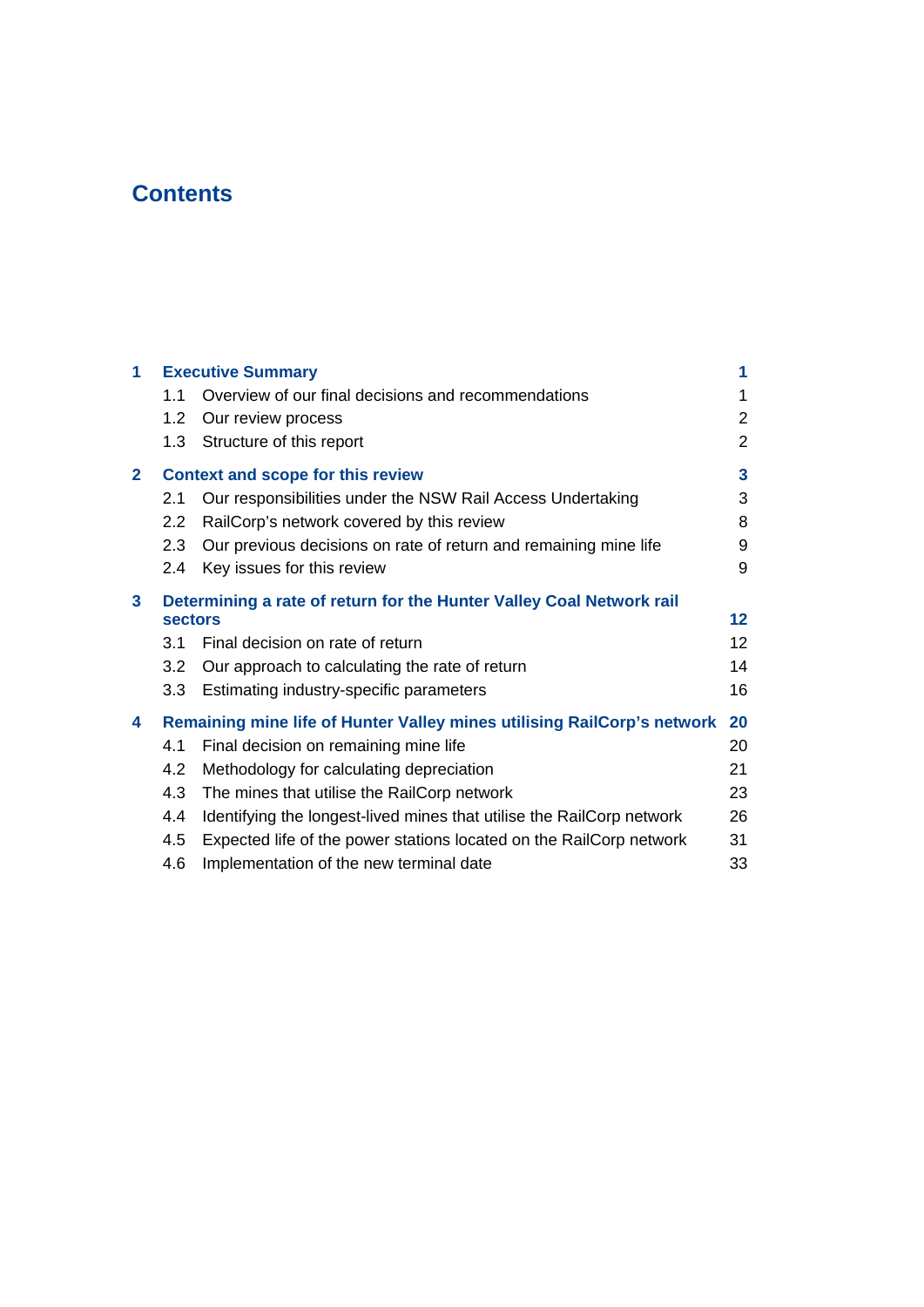## **1 Executive Summary**

The NSW Rail Access Undertaking (the Undertaking) provides for third party access to the rail network in NSW of which RailCorp, the Australian Rail Track Corporation (ARTC) and Transport for NSW (TfNSW) are the owners.

Schedule 3 of the Undertaking sets out the pricing principles that must be followed by the owners when setting access prices. Under Schedule 3, IPART is responsible for determining whether owners comply with these pricing principles.

Schedule 3 requires IPART to review the rate of return and remaining mine life of the Hunter Valley coal mines serviced by the rail network every five years.

The rate of return is applied to the regulatory asset base (RAB) of the rail network to yield a return for the five years commencing 1 July 2014. The remaining mine life determines the rate of depreciation charged over the same period.

## **1.1 Overview of our final decisions and recommendations**

Our final decisions are that from 1 July 2014:

| The rate of return that should apply from 1 July 2014 is 5.9% per annum on a<br>real post-tax basis.               |    |
|--------------------------------------------------------------------------------------------------------------------|----|
| The remaining mine life from 1 July 2014 should be increased to 30 years,<br>resulting in a terminal date of 2044. | 20 |

We also make the following final recommendation:

1 That as part of its review of the Undertaking, Transport for NSW (TfNSW) investigates options for reducing red tape for rail access, including the option of regulating all of the HVCN under one regulatory regime. 11

Our final decision on rate of return is slightly lower than the rate of return determined in our draft decision, because of slight changes in market parameters between the draft and final decisions.

Our final decision on the rate of return is made in accordance with our standard approach to calculating the weighted average cost of capital (WACC) for regulated businesses. This aims to provide regulatory certainty and a buffer against short-term fluctuations in the market. The WACC takes into account new evidence on the industry-specific parameters, including an equity beta of 0.7 to 1.0 and gearing level of 40% to 50%.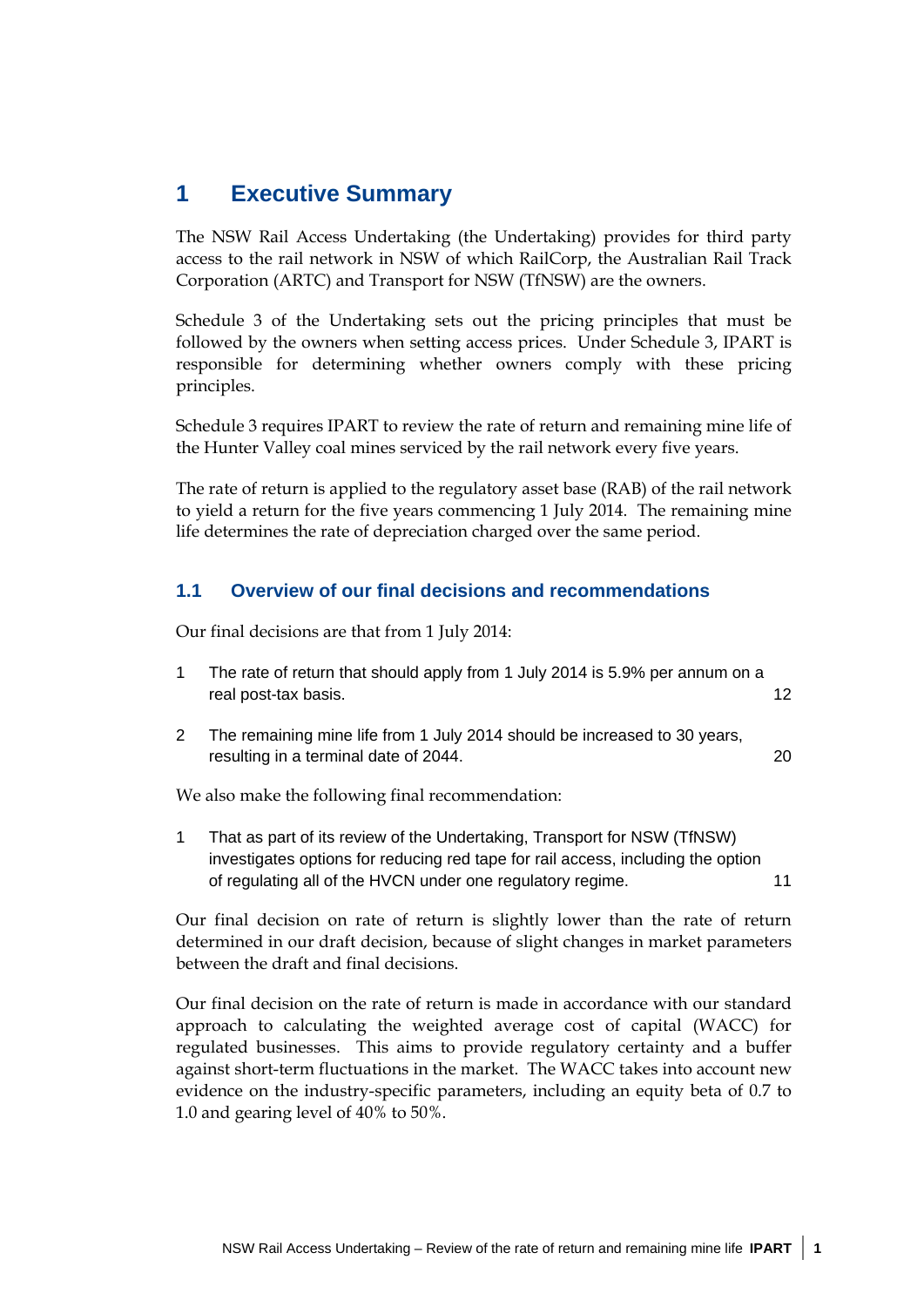Our final decision on the remaining mine life provides an estimate of the useful life of the RailCorp Hunter Valley Coal Network (HVCN) rail sectors. We consider that these sectors will be used to transport coal to power stations located south of the sectors, while these power stations and the Hunter Valley coal mines that supply them continue to operate. We reaffirm our draft decision that the power stations will continue to operate until or beyond the proposed terminal date of 2044.

In relation to our final recommendation, we note that since the ARTC took over operation of the majority of the HVCN, operators who transport freight on RailCorp's remaining sectors have to negotiate access under two different regulatory regimes. We consider that there may be scope for TfNSW to investigate options for reducing red tape as part of its review of the Undertaking.

## **1.2 Our review process**

Our review process involved two stages – the release of a draft report and decisions for public consultation and release of a final report and decisions. We invited stakeholders to make written submissions on our draft report and decisions and held meetings with individual stakeholders to discuss the issues raised in their submissions.

We engaged Sapere Research Group (Sapere) to provide advice on the remaining mine life of the relevant mines that utilise the sectors. We also engaged Frontier Economics (Frontier) to provide advice on the economic lives of two power stations that are located on RailCorp's HVCN rail sectors. Both of these reports are available on our website.

## **1.3 Structure of this report**

This report explains our analysis and final decisions on the rate of return and remaining mine life that we consider should be applied to the rail infrastructure owner. The remainder of the report is structured as follows:

- Chapter 2 discusses the context and scope for this review
- Chapter 3 discusses how we determined the rate of return
- Chapter 4 discusses how we determined the remaining mine life of the relevant Hunter Valley mines utilising the rail sectors.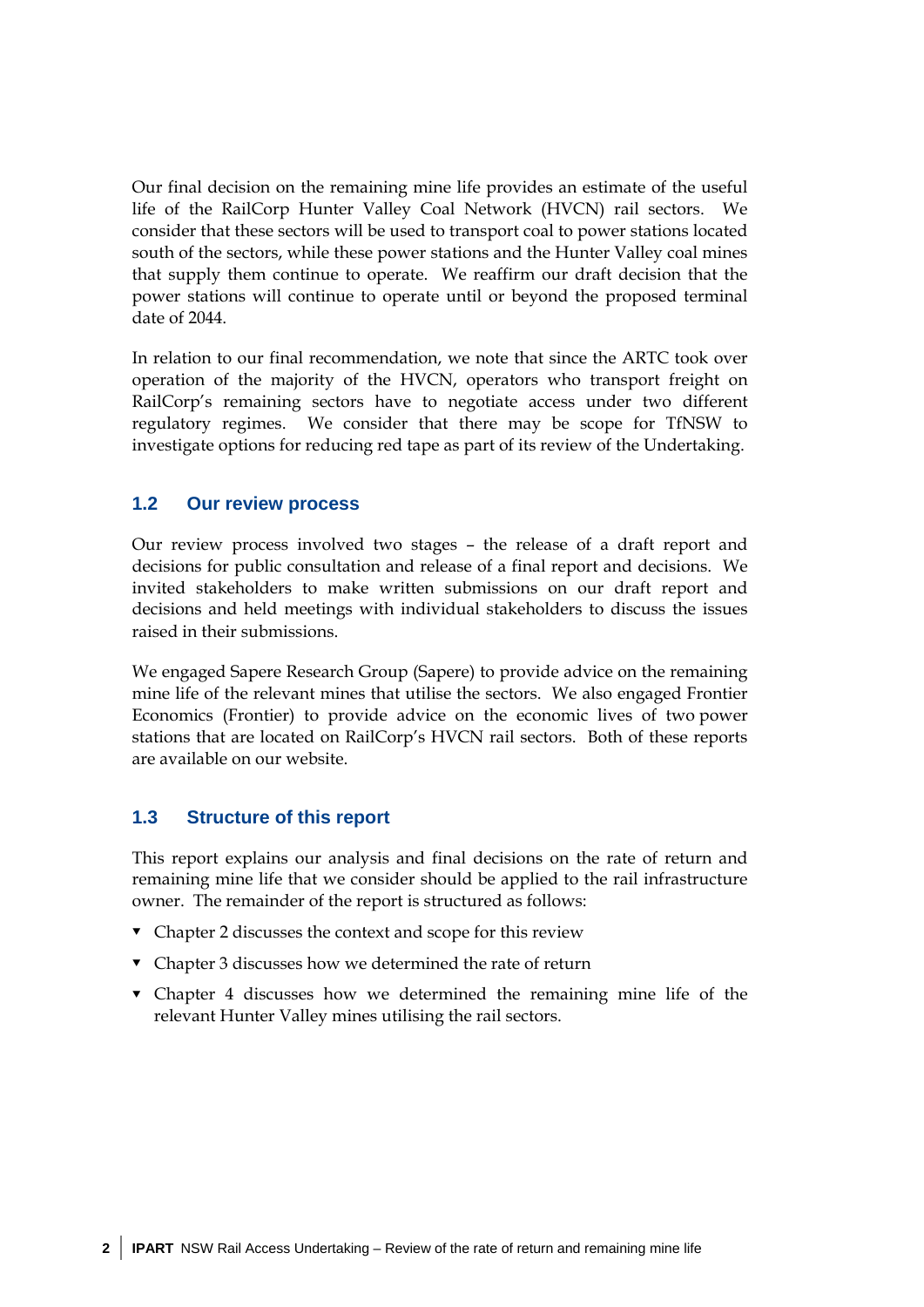## **2 Context and scope for this review**

## **2.1 Our responsibilities under the NSW Rail Access Undertaking**

The NSW Rail Access Undertaking (the Undertaking) sets out the rules that govern train operator access to the rail network in NSW, including the negotiation of access prices, and terms and conditions between the train operator and rail infrastructure owner. Schedule 3 of the Undertaking sets out the pricing principles that the rail infrastructure owner must apply when negotiating access prices with the train operators.

### **2.1.1 IPART determines the compliance of the rail infrastructure owner with the pricing provisions of the Undertaking**

Each year, IPART is required to determine the compliance of the owners with specific requirements of Schedule 3 including:

- $\bullet$  the Asset Valuation Roll Forward Principles (AVRFP)
- $\bullet$  the ceiling test, having regard to the operation of an 'Unders and Overs Account'.

Schedule 3, clause 1(1) states that the ceiling test requires that for any access seeker (or group of access seekers), access revenue must not exceed the full economic costs of the sectors required on a standalone basis for the access seeker.

By 31 October each year, the rail infrastructure owner submits to IPART documents demonstrating its compliance with these two elements for the financial year.

We review the annual full economic costs and annual revenue from rail access charges in the rail infrastructure owner's submission and consult with stakeholders. We then publish a statement of reasons for our decisions on whether the rail infrastructure owner has complied with these two elements of the Undertaking.

Some stakeholders raised concerns about how we determine these costs when assessing compliance of the rail infrastructure owner. For example, Mr Banyard, an individual, raised concerns with operators being required to pay for diesel locomotives, rather than electric locomotives1 and using annual costs and revenues with no reference to volumes of coal carried or each rail user's share of costs.2

<sup>1</sup> Mr R. Banyard submission, 20 May 2014, p 1.

<sup>2</sup> Ibid, p 2.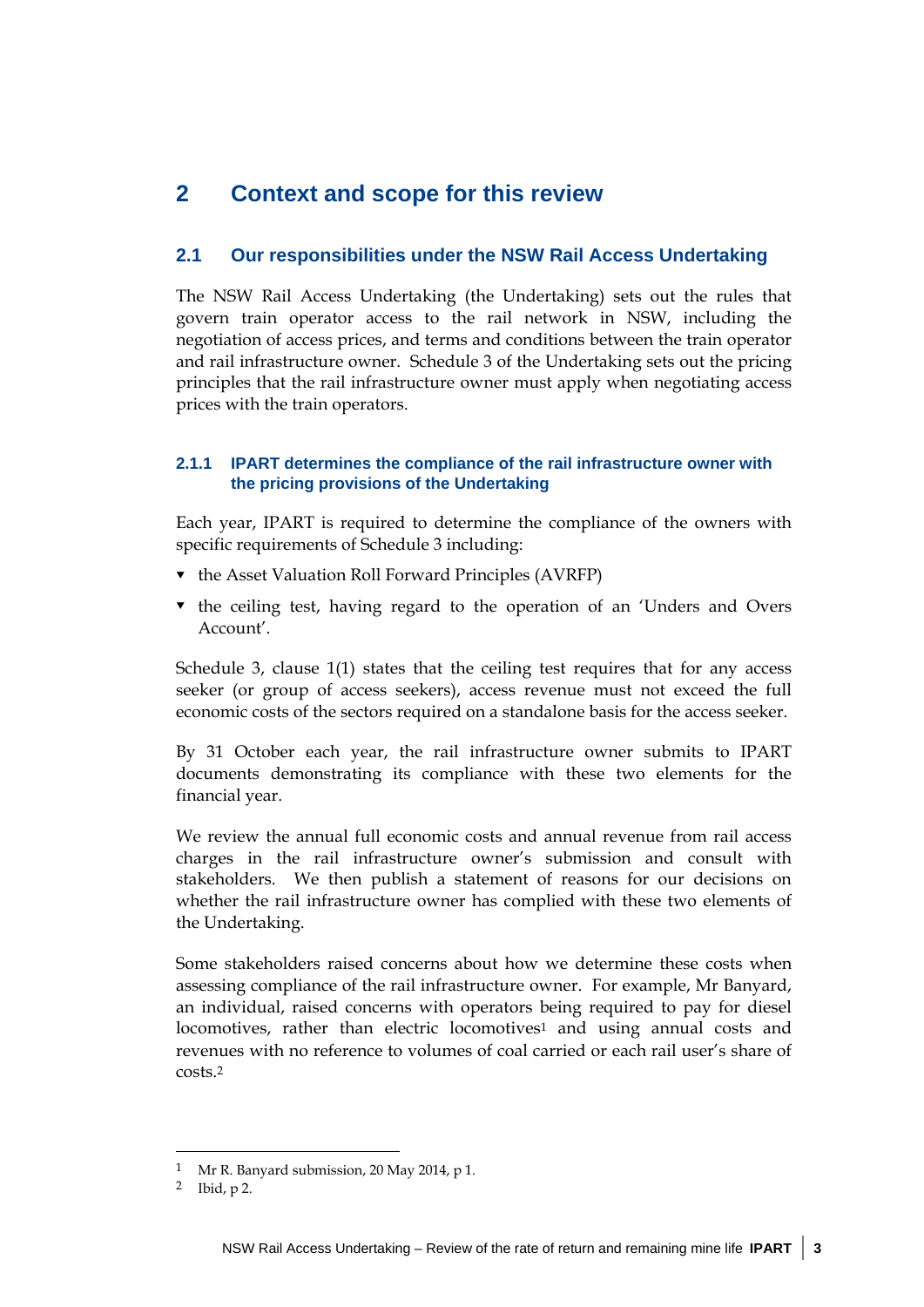The Undertaking requires that full economic costs are assessed based on a hypothetical coal-only network using benchmark costs rather than RailCorp's actual costs. Our statement of reasons on RailCorp's compliance with the Undertaking for 2011/12 and 2012/13 provides an overview of how we determined full economic costs. This document is available on our website.3

#### **2.1.2 IPART does not set rail access charges or standards and specifications of access**

In submissions on our draft report, some stakeholders raised concerns about how access charges are levied on rail operators, and the standards for loading, unloading and securing coal loads and enforcement of these standards. The Correct Planning and Consultation for Mayfield Group made the following suggestions:

- IPART should set rail access charges that require coal train operators to meet core standards for loading, unloading and securing coal loads
- access charges and penalties should apply to both loaded and unloaded journeys
- access charges should be based on the time of day and duration of rail corridor use.4

Mr Banyard, an individual, also raised a number of concerns about access charges and standards, including the suggestions that:

- access charges should be based on base standards and penalty charges should be added where a train operator fails to comply with the standard
	- such specifications should state the wagon weight, dimension, security of load, emission level and other relevant factors
- access charges for all types of journeys passenger, freight, grain, coal and other - should be set at the same time
- $\bullet$  the access charge should cover loaded and unloaded journeys
- $\bullet$  the access charge should be based on a unit such as tonnes carried
- environmental costs should be charged to the coal hauliers
- v access charges should be time-based.<sup>5</sup>

<u>.</u>

<sup>3</sup> IPART, *Final Decision - Statement of Reasons - Review of compliance with NSW Rail access undertaking 2011 to 2013*, July 2014 http://www.ipart.nsw.gov.au/files/e735c991-2aa5-4055- 9a35-a35d00fcf025/Final\_Decision\_-\_Statement\_of\_Reasons\_- \_Review\_of\_compliance\_with\_NSW\_Rail\_access\_undertaking\_2011\_to\_2013.pdf

<sup>4</sup> Correct Planning and Consultation for Mayfield Group submission, 18 May 2014, pp 1-2.

<sup>5</sup> Mr R. Banyard submission, 20 May 2014, pp 1-2.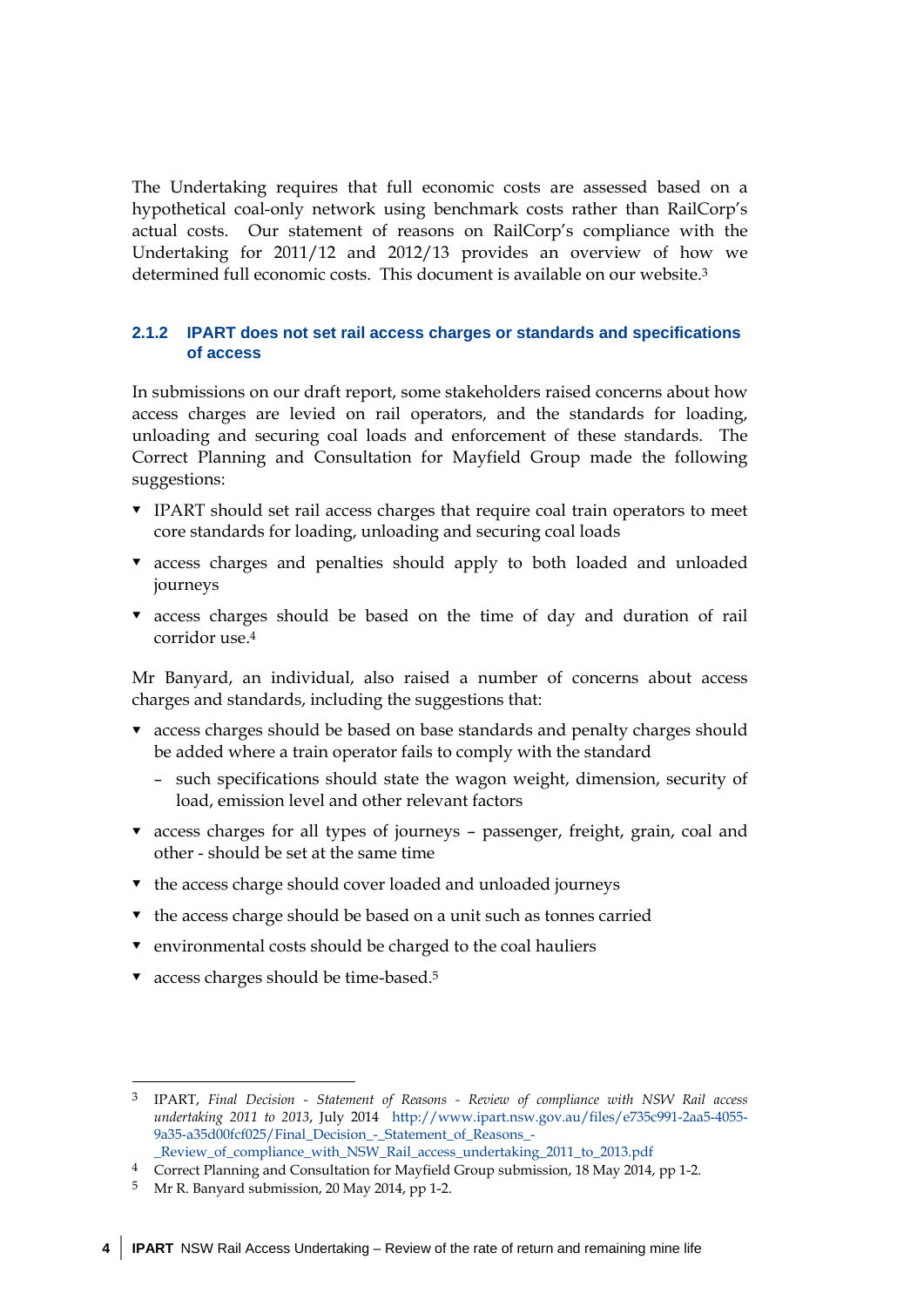Under the Undertaking, full economic costs are assessed based on a hypothetical coal-only network using benchmark costs rather than RailCorp's actual costs. The benchmark costs we use in assessing RailCorp's compliance are based on best practice, which assumes RailCorp complies with all relevant safety and environmental standards. In terms of the Undertaking, we do not have any role in setting access prices. Rather, we use the total revenue generated by coal freight on RailCorp's HVCN to determine RailCorp's compliance with the ceiling test. IPART also has no role in setting or enforcing the terms and conditions of train operators' access to the rail network. These are the responsibility of the rail infrastructure owner (RailCorp) and Transport for NSW (TfNSW).

Under the Undertaking, RailCorp negotiates an access agreement with a rail access seeker.6 This takes place once the access seeker has provided RailCorp with operational specifications which comply with available capacity on the route. The Undertaking defines operational specifications as the technical specifications including time of entry and exit from the route, duration of use, maximum speeds, maximum axle loads, commodities to be transported, technical specifications of rolling stock and operational and safety standards.7 The agreement that is negotiated must also include a range of agreed terms outlined in Schedule 2 of the Undertaking.

We note that RailCorp also publishes a Train Operating Conditions (TOC) manual on its website.8 It is a requirement under RailCorp's standard Track Access Agreement for rail operators to comply with the TOC manual, Operational Safety Rules, Operations Protocol, Communications Equipment Standards and Minimum Operating Standards for Rolling Stock Manual.<sup>9</sup> These conditions and standards are enforceable by RailCorp and TfNSW.

We have written to TfNSW to pass on the concerns of the Correct Planning and Consultation for Mayfield Group and Mr Banyard regarding access charges and standards.

## **2.1.3 IPART does not monitor the compliance of rail operators with environmental licence conditions**

Stakeholders raised concerns with pollution and emissions from coal haulage, including from coal that has fallen or is blown from trains throughout their journeys.

 $\ddot{\phantom{a}}$ 

<sup>6</sup> NSW Rail Access Undertaking, Section 3.

<sup>7</sup> NSW Rail Access Undertaking, Schedule 7.

<sup>8</sup> http://www.asa.transport.nsw.gov.au/ts/asa-standards#rolling-stock, accessed 4 July 2014.

<sup>9</sup> RailCorp Track Access Agreement, Section 6.5.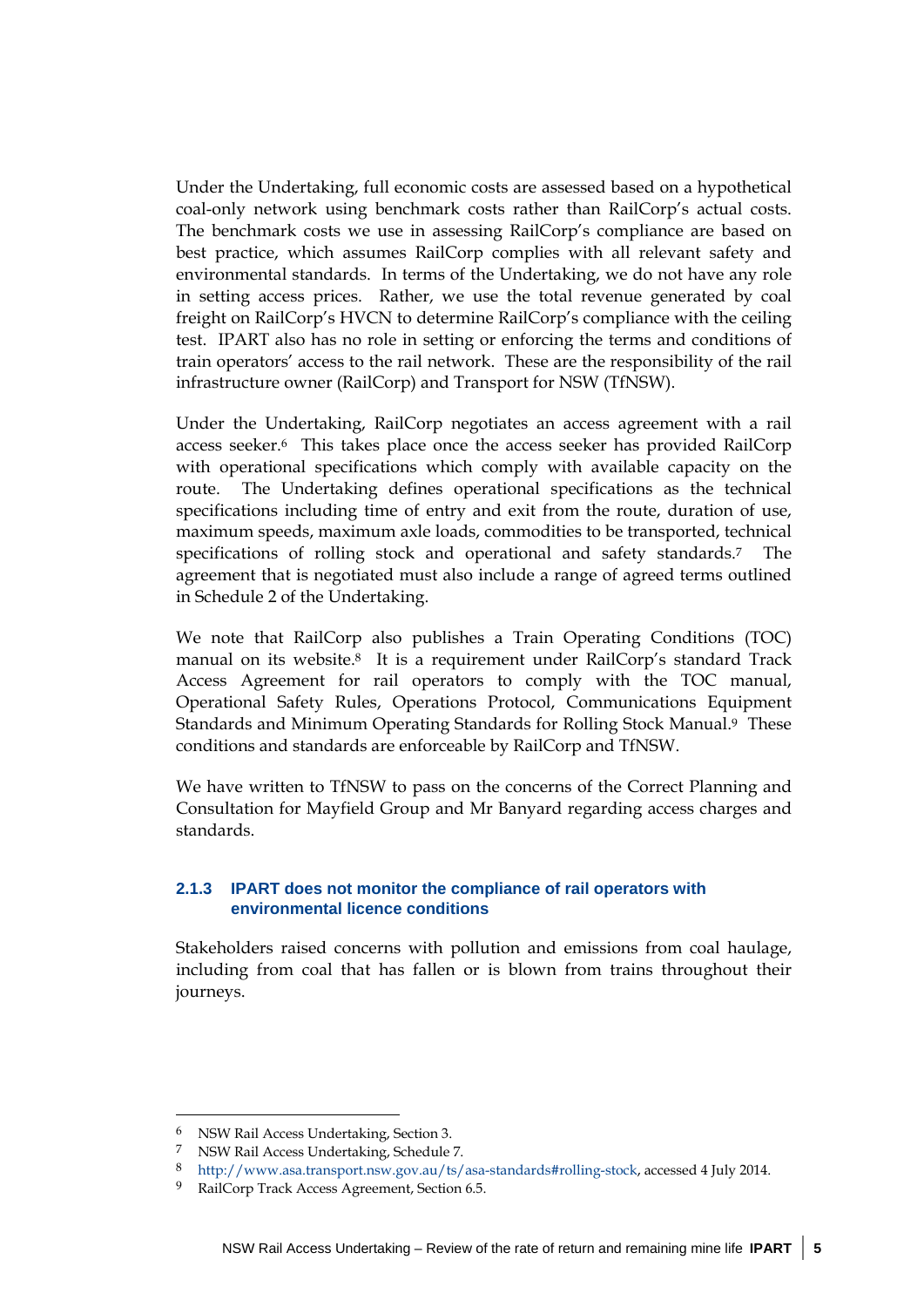The Correct Planning and Consultation for Mayfield Group states that the poor standards for securing coal loads is unacceptable and that IPART should set rail access charges that require coal train operators to meet core standards for loading, unloading and securing coal loads.10

Mr Banyard, an individual, states that coal trains have high pollution levels due to the coal hauliers failing to secure their loads.11

As mentioned previously, the benchmark costs we use in assessing RailCorp's compliance with the Undertaking are based on best practice which assumes RailCorp complies with all relevant safety and environmental standards. Environmental issues relating to railway system activities, such as pollution and emissions from coal haulage are dealt with under the Environment Protection License (EPL) issued by the Environmental Protection Authority (EPA) under the *Protection of the Environment Operations Act 1997*. The EPA is the regulator responsible for dealing with environmental breaches of licence conditions.12

As part of our review of RailCorp's compliance with the Undertaking for 2011/12 and 2012/13, we have written to the EPA to pass on the concerns of the Correct Planning and Consultation for Mayfield Group and Mr Banyard.

## **2.1.4 IPART does not have a direct role in providing access or capacity upgrades for access seekers**

Some stakeholders raised concerns about access to the network. Origin Energy stated that the draft decision did not appear to support capacity upgrades needed to ameliorate existing and anticipated coal transport congestion, particularly along the rail line to Newcastle.13

Under the Undertaking, rail access is negotiated directly between the rail infrastructure owner and access seeker. However, where agreement cannot be reached, IPART will act as an arbitrator and Part 4A of the *Independent Priding and Regulatory Tribunal Act 1992* will apply to govern the arbitration.14

We note Origin Energy's concerns about the availability and allocation of RailCorp train paths between users. We also note that Origin Energy is currently in discussions with RailCorp about these issues. IPART does not have a direct role in permitting access to the network or approving capacity upgrades that may be required to facilitate access. These are matters for the rail infrastructure owner to negotiate with access seekers. We note that under the Undertaking, new investment decisions in the HVCN may be made by the rail infrastructure

<u>.</u>

<sup>10</sup> Correct Planning and Consultation for Mayfield Group submission, 18 May 2014, p 1.

<sup>11</sup> Mr R. Banyard submission, 20 May 2014, p 1.

<sup>12</sup> http://www.epa.nsw.gov.au/whoweare/whatwedo.htm, accessed 4 July 2014.

<sup>13</sup> Origin Energy submission, 5 June 2014, p 2.

<sup>14</sup> NSW Rail Access Undertaking, Section 6.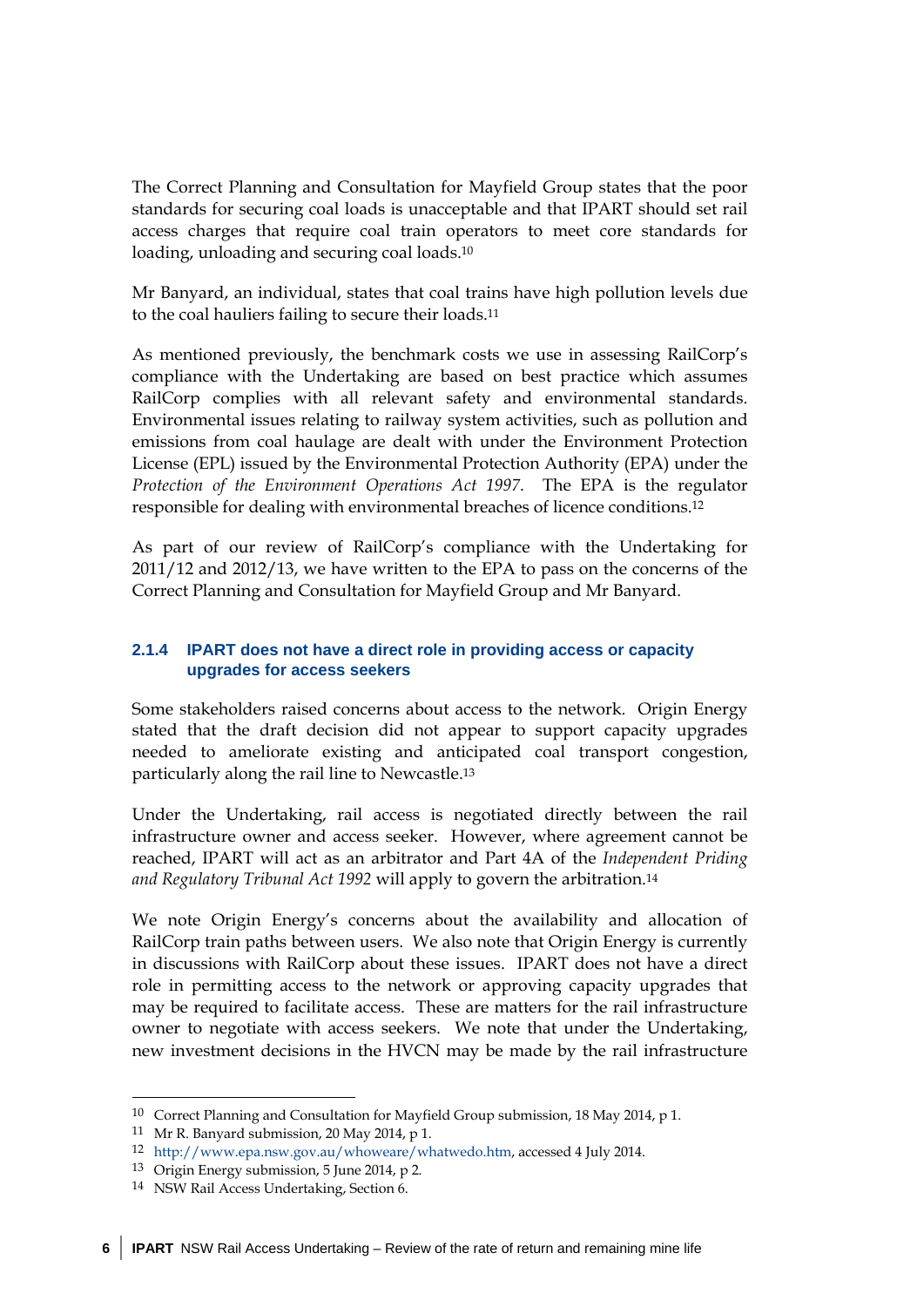owner to facilitate access following consultation with stakeholders.15 Following consultation with access seekers new investment required for a stand-alone coal only network can be added to the regulatory asset base and a return on and of capital is included in the ceiling test.

The Correct Planning and Consultation for Mayfield Group and Mr Banyard, an individual, raised concerns about coal trains impeding the path of or being favoured over passenger trains.16

We note that under the *Transport Administration Act 1988*, the rail infrastructure owner must apply passenger priority principles in NSW, such that passenger trains have reasonable priority and certainty of access over coal, freight and other trains.17

#### **2.1.5 IPART determines the rate of return and depreciation for the rail infrastructure owner**

Every five years, IPART is required to review the rate of return and depreciation to be applied when rolling forward the asset base and calculating whether access revenue has exceeded the ceiling test.

Schedule 3, clause 2.1 of the Undertaking states that:

Rate of return means a rate of return in percentage terms approved by IPART for a period of five years to be applied to the average of the Opening and Closing Regulatory Asset Base.

Schedule 3, clause 3.2(c)(i) and (ii) of the Undertaking state that:

- (i) depreciation is to be calculated at the beginning of each financial year using a straight-line methodology and the estimate of the remaining useful life of the assets
- (ii) the useful life of a Sector or group of Sectors is to be determined by reference to the remaining mine life of the Hunter Valley coal mines utilising that Sector or those Sectors.

Mr Banyard, an individual, expressed concern that these charges are determined based on the coal network and not the rail sectors in question.18

The Undertaking is prescriptive about how depreciation should be determined. As such, IPART is limited to considering the remaining mine life of Hunter Valley coal mines utilising the sectors to determine the useful life of the sectors.

<sup>15</sup> NSW Rail Access Undertaking, Schedule 3, Section 3.3.

<sup>16</sup> Correct Planning and Consultation for Mayfield Group submission, 18 May 2014, p 1; Mr R. Banyard submission, 20 May 2014, p 2.

<sup>17</sup> NSW Government, *Transport Administration Act 1988*, Part 2, Section 5(2)(a).

<sup>18</sup> Mr R. Banyard submission, 20 May 2014, p 2.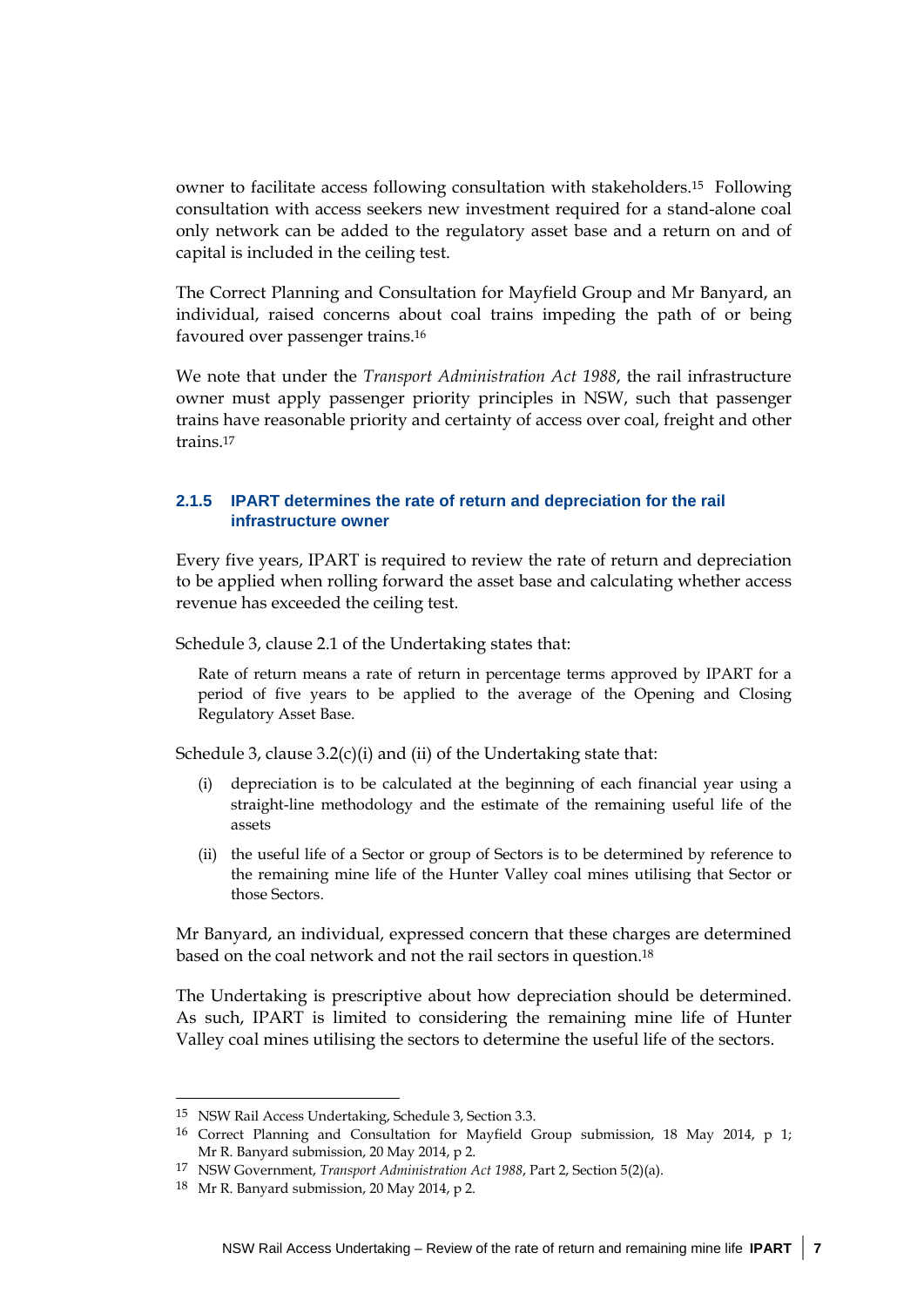## **2.2 RailCorp's network covered by this review**

This review applies only to the five sectors of rail track owned by RailCorp from Newstan Junction to Woodville Junction in the HVCN.

The Undertaking makes a distinction between the HVCN and other rail networks (non-HVCN) in NSW. The HVCN is subject to greater monitoring oversight as it is more likely that this network has monopoly power and could potentially overrecover costs.

The HVCN comprises 37 track sectors of which 32 are leased to the ARTC for 60 years from 5 September 2004.19 The ARTC has a separate undertaking with the Australian Competition and Consumer Commission (ACCC) (Hunter Valley Access Undertaking 2011 (HVAU)) and so its sectors of rail track are no longer subject to the NSW Rail Access Undertaking.

RailCorp owns the remaining five sectors comprised of about 21 kilometres running between Newstan and Woodville Junction. They are used by passenger trains as well as coal and other freight trains. It is only the RailCorp-owned sectors of the HVCN that are subject to the NSW Rail Access Undertaking and hence, this review.

RailCorp's HVCN sectors are listed in Table 2.1 below.

| <b>Sector</b> | <b>Name</b>                         | <b>Kilometres</b> |
|---------------|-------------------------------------|-------------------|
| 405           | Newstan Jct to Cockle Creek         | 7.18              |
| 406           | Cockle Creek to Sulphide Jct        | 3.15              |
| 490           | Sulphide Jct to Adamstown           | 8.05              |
| 407           | Adamstown to Broadmeadow (via Main) | 1.60              |
| 497           | Broadmeadow to Woodville Jct        | 0.85              |

**Table 2.1 RailCorp Hunter Valley Coal Network sectors** 

**Source:** NSW Rail Access Undertaking.

-

<sup>19</sup> http://www.artc.com.au/Article/Detail.aspx?p=6&np=4&id=63, accessed 1 May 2014.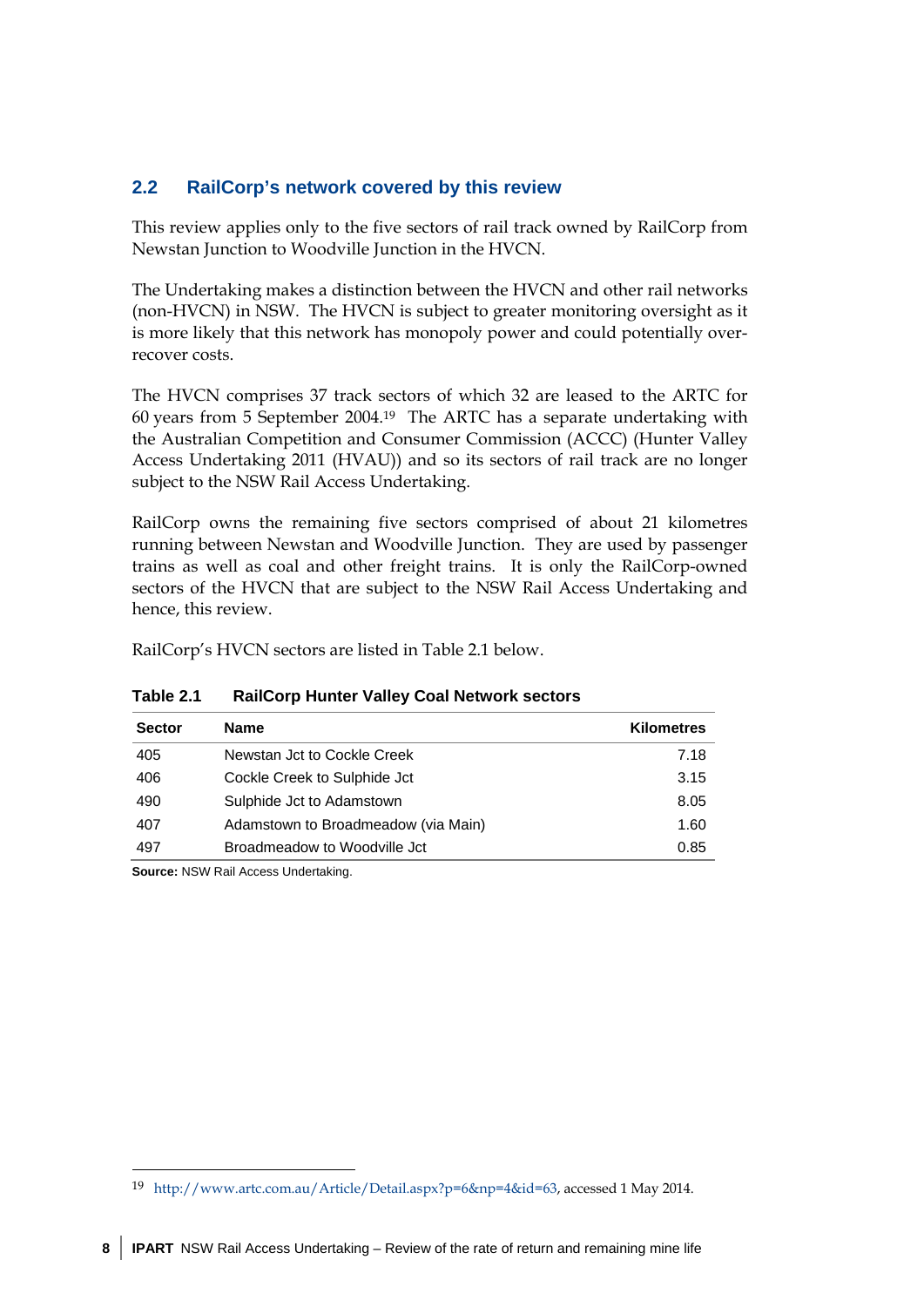## **2.3 Our previous decisions on rate of return and remaining mine life**

We set the initial estimate of the remaining mine life for all 37 sectors of the HVCN at 40 years from 1 July 1999, giving a terminal date of 2039. We made this decision with regard to:

- $\bullet$  the estimated rail infrastructure asset life, which was 39.4 years<sup>20</sup>
- $\bullet$  a balance between the views of stakeholders, which ranged from 30 to 50 years.21

In our subsequent five-yearly reviews of remaining mine life, we found that there was not sufficient evidence to warrant a revision of the remaining life of the sectors. As such, we did not revise the terminal date from 2039. In our last review in 2009, for all 37 sectors we set a remaining mine life of 30 years and used a real pre-tax WACC to determine a rate of return of 8.0%.22

#### **2.4 Key issues for this review**

Since our 2009 review, there have been a few changes to the HVCN operating environment and our practices, including the following:

- responsibility for the ARTC's HVCN sectors was transferred to the ACCC in 2011, following the signing of the HVAU
- **Timesh** TfNSW is currently reviewing the Undertaking
- $\bullet$  our 2011 decision on the incorporation of company tax in pricing determinations
- ▼ our 2013 final decision on WACC methodology
- new mining prospects in the Gunnedah Basin.

#### **2.4.1 Change in scope due to the Hunter Valley Access Undertaking 2011**

In 2011, the HVAU was approved by the ACCC. The ARTC sectors of the HVCN are now regulated under the HVAU and not the NSW Undertaking. As such, our decisions only apply to the five sectors that are owned by RailCorp.

<sup>20</sup> IPART, *Aspects of the NSW Rail Access Regime – Final Report*, April 1999, p 44.

<sup>21</sup> Ibid, p 45.

<sup>22</sup> IPART, *New South Wales Rail Access Regime Undertaking – Review of the rate of return and remaining mine life from 1 July 2009 – Final Report and Decision*, August 2009, p 1.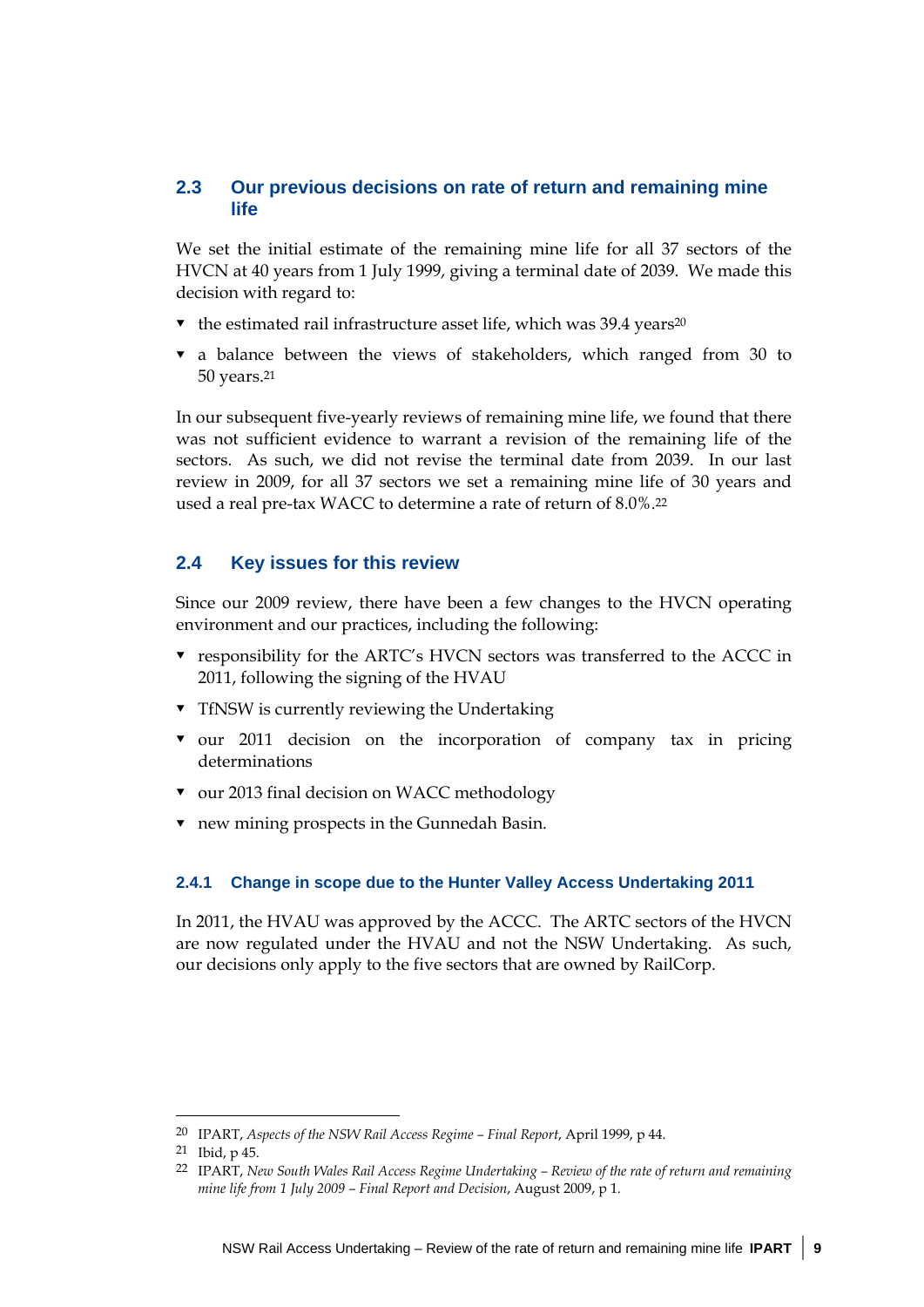This has implications for our decision on the remaining mine life. The Undertaking requires that the remaining mine life is determined by reference to the *Hunter Valley coal mines utilising that sector or those sectors.*<sup>23</sup>The mines that utilise the RailCorp-owned sectors are not necessarily the same mines that utilise all the HVCN sectors.

#### **2.4.2 TfNSW review of the Undertaking**

TfNSW is currently reviewing the Undertaking.24 The review is to inform the Government on the form and scope of future rail access regulation applying to the rail networks that remain in the State's control - the Metropolitan Rail Network (MRN), the Country Regional Network (CRN) and the five sectors of the HVCN. The review was prompted by some significant changes within the NSW rail network, such as the ACCC taking over the regulation of access for the interstate network and sectors of the HVCN operated by the ARTC.

Under current arrangements, rail freight operators in NSW may have to negotiate access with multiple operators, under multiple different regulatory regimes. In its Issues Paper, TfNSW noted that network interface management is now a key challenge for operators and it was important for the future access regime to support the efficiency of the supply chains operating across these networks.<sup>25</sup> This is particularly apparent for the HVCN where there are two undertakings and two regulators.

In our draft report, we recommended that as part of its review of the Undertaking, TfNSW investigates options for reducing red tape for rail access, including the option of regulating all of the HVCN under one regulatory regime.

This recommendation was supported by stakeholders. Origin Energy stated that it supported reducing red tape for rail access, but that this was contingent on any streamlining process having extensive and meaningful consultation with stakeholders to ensure that existing flexibility around coal path rights is not compromised.26

Asciano stated that it would support any move towards a single HVCN access regime and that the two access regimes currently regulating the HVCN created unnecessary duplication of regulatory effort and potential for interface problems between the two regimes.27

<u>.</u>

<sup>23</sup> NSW Rail Access Undertaking, Schedule 3, Section 3.2 (c)(ii).

<sup>24</sup> http://www.transport.nsw.gov.au/freight/nsw-rail-access-regime, accessed 2 July 2014.

<sup>25</sup> TfNSW, *Review of NSW Rail Access Regime - Issues Paper*, November 2012, p 5.

<sup>26</sup> Origin Energy submission, 5 June 2014, p 2.

<sup>27</sup> Asciano submission, 28 May 2014, p 1.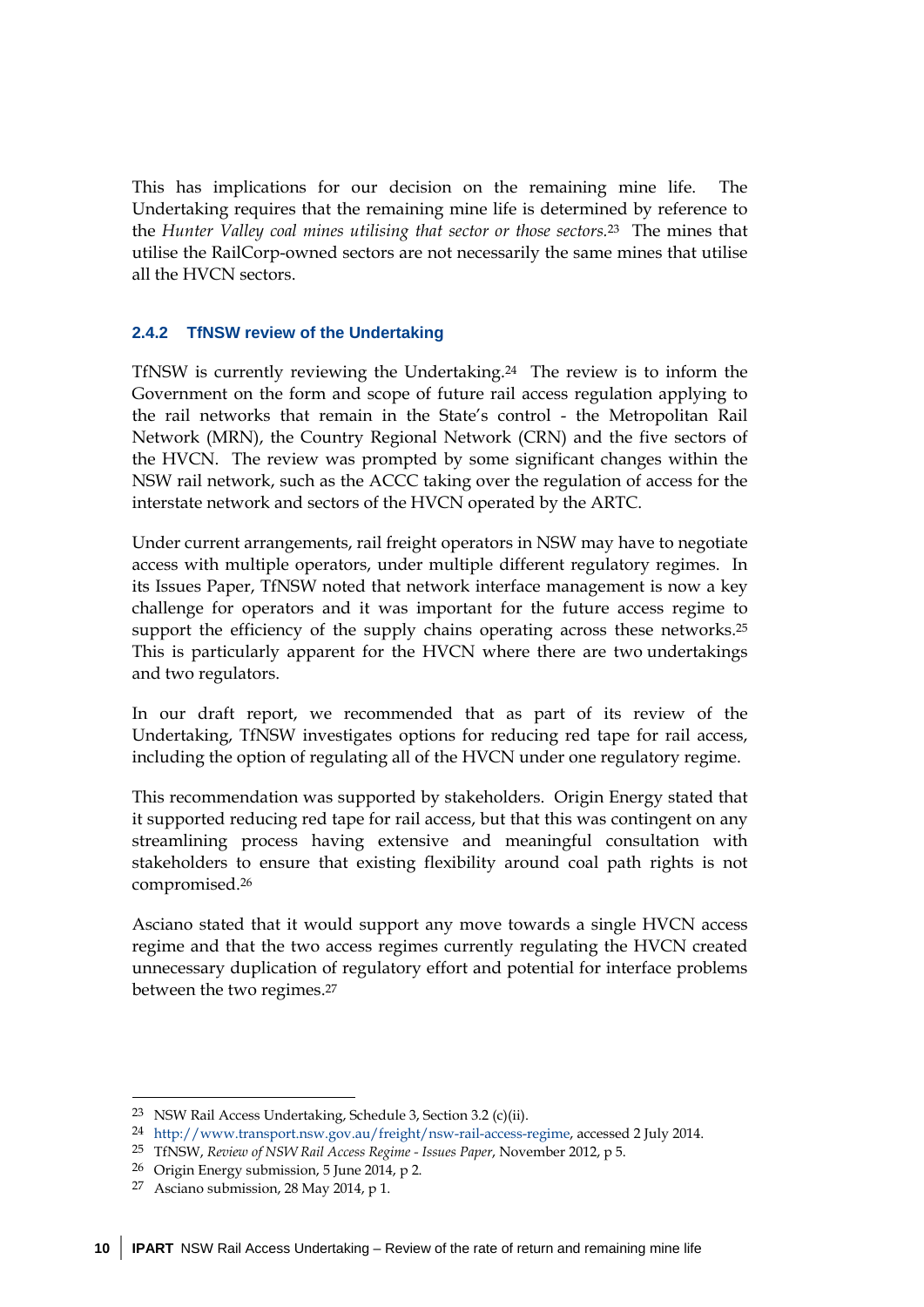While ARTC did not explicitly state support for this recommendation, it also noted that it considered it important that there be a degree of consistency between regulatory outcomes across jurisdictions, particularly where users operate across more than one jurisdiction.28

Having multiple regulatory regimes and regulators for adjacent networks can add additional red tape for rail infrastructure owners and users and creates the potential for differing regulatory outcomes. We consider that while there may be some sector-specific differences between networks, the regulatory treatment of these networks should be as consistent as possible to reduce red tape.

We consider that this would be best addressed through TfNSW's current review of the Undertaking and recommend that as part of this review, TfNSW investigates options for reducing red tape for rail access, including the option of regulating all of the HVCN under one regulatory regime.

Final recommendation

1 That as part of its review of the Undertaking, Transport for NSW (TfNSW) investigates options for reducing red tape for rail access, including the option of regulating all of the HVCN under one regulatory regime.

## **2.4.3 Our 2011 decision on the incorporation of company tax in pricing determinations**

Our previous decision on the rate of return that applies to the HVCN was based on a real pre-tax WACC.

In 2011, IPART decided on an alternative approach that better estimates the tax liability for a regulated business.29 This involves using a real post-tax WACC to estimate the appropriate return on capital and including tax as a separate operating cost category. In line with this decision, we propose to use a real post-tax WACC for this review.

For the purpose of demonstrating its compliance with the AVRFP and ceiling test for the 2014/15 financial year, RailCorp will be required to establish an initial tax asset base (TAB) and propose an annual tax allowance. This is discussed further in Chapter 3.

<sup>28</sup> ARTC submission, 6 June 2014, p 1.

<sup>29</sup> IPART, *The Incorporation of Company Tax in Pricing Determinations – Final Decision*, December 2011.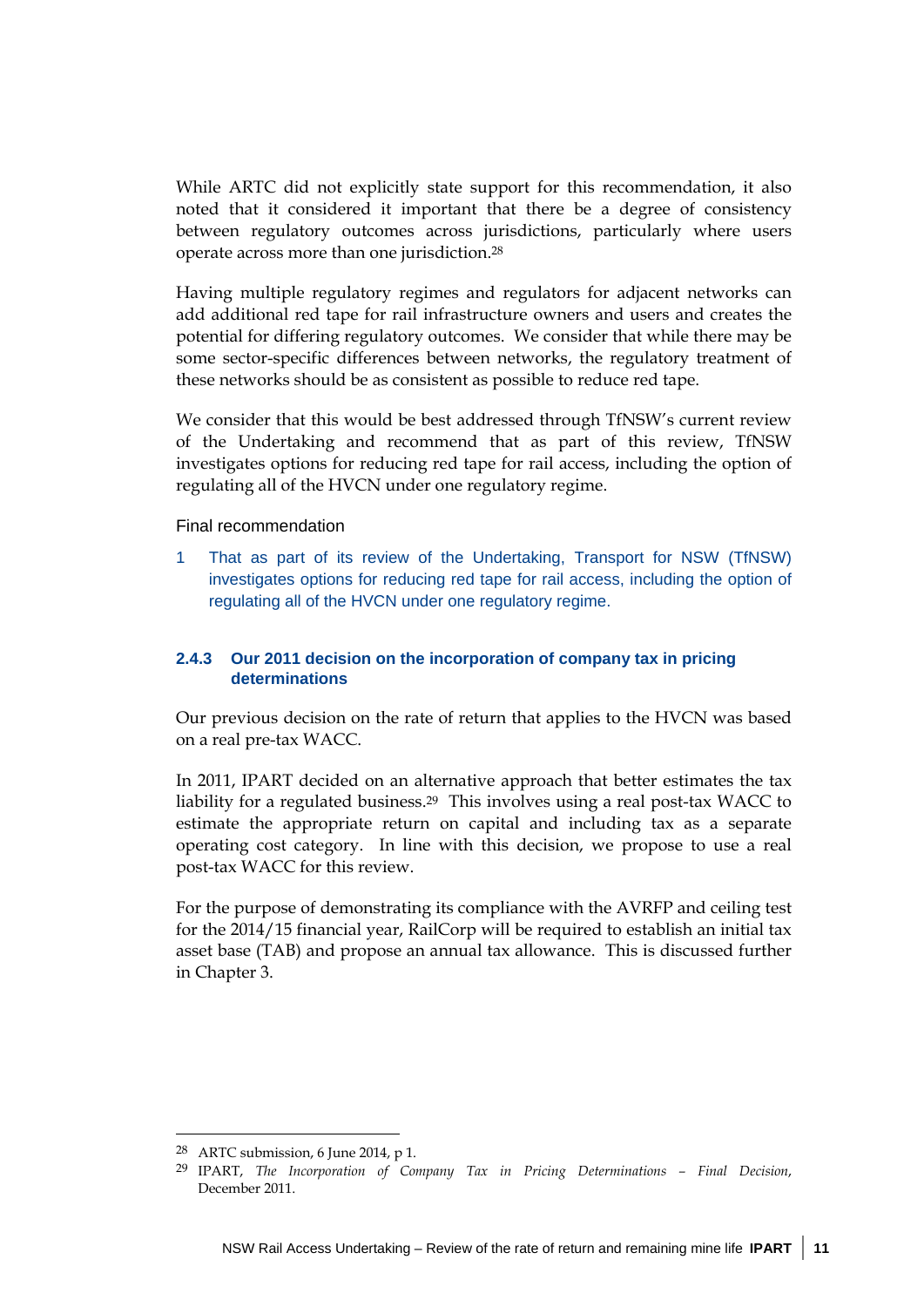#### **2.4.4 Our 2013 final decision on WACC methodology**

In 2013, we revised our methodology for calculating a WACC for regulated businesses. We have used the methodology and standard parameter valuations set out in our December 2013 final report.30 This is discussed further in Chapter 3.

#### **2.4.5 New mining prospects in the Gunnedah Basin**

At the time of our 2009 review, there were several prospective mines in the Gunnedah Basin region that were not yet operational. These included mines at Maules Creek, Caroona and Watermark.

Since then, some of these prospective mines have received governmental approval and are likely to commence operations in the next five years. In particular, Maules Creek was fully approved in July 2013. It is expected to rail approximately 12 mega tonnes of coal per annum (Mtpa) and commence operations in 2015.31

# **3 Determining a rate of return for the Hunter Valley Coal Network rail sectors**

The WACC aims to provide the operator of regulated assets with a rate of return equivalent to that required by the market to invest in those assets.

In previous decisions made under the Undertaking, we used a real pre-tax WACC to determine an appropriate rate of return. Since our 2009 review, we have revised our approach to calculating a WACC for regulated assets, including adopting a real post-tax WACC framework and adopting standard parameter valuations.

This chapter outlines our final decision and explains how we have applied our methodology to calculate the WACC.

## **3.1 Final decision on rate of return**

Final decision

<u>.</u>

1 The rate of return that should apply from 1 July 2014 is 5.9% per annum on a real post-tax basis.

<sup>30</sup> IPART, *Review of WACC Methodology – Final Report*, December 2013.

<sup>31</sup> http://www.whitehavencoal.com.au/operations/maules\_creek.cfm, accessed 23 April 2014.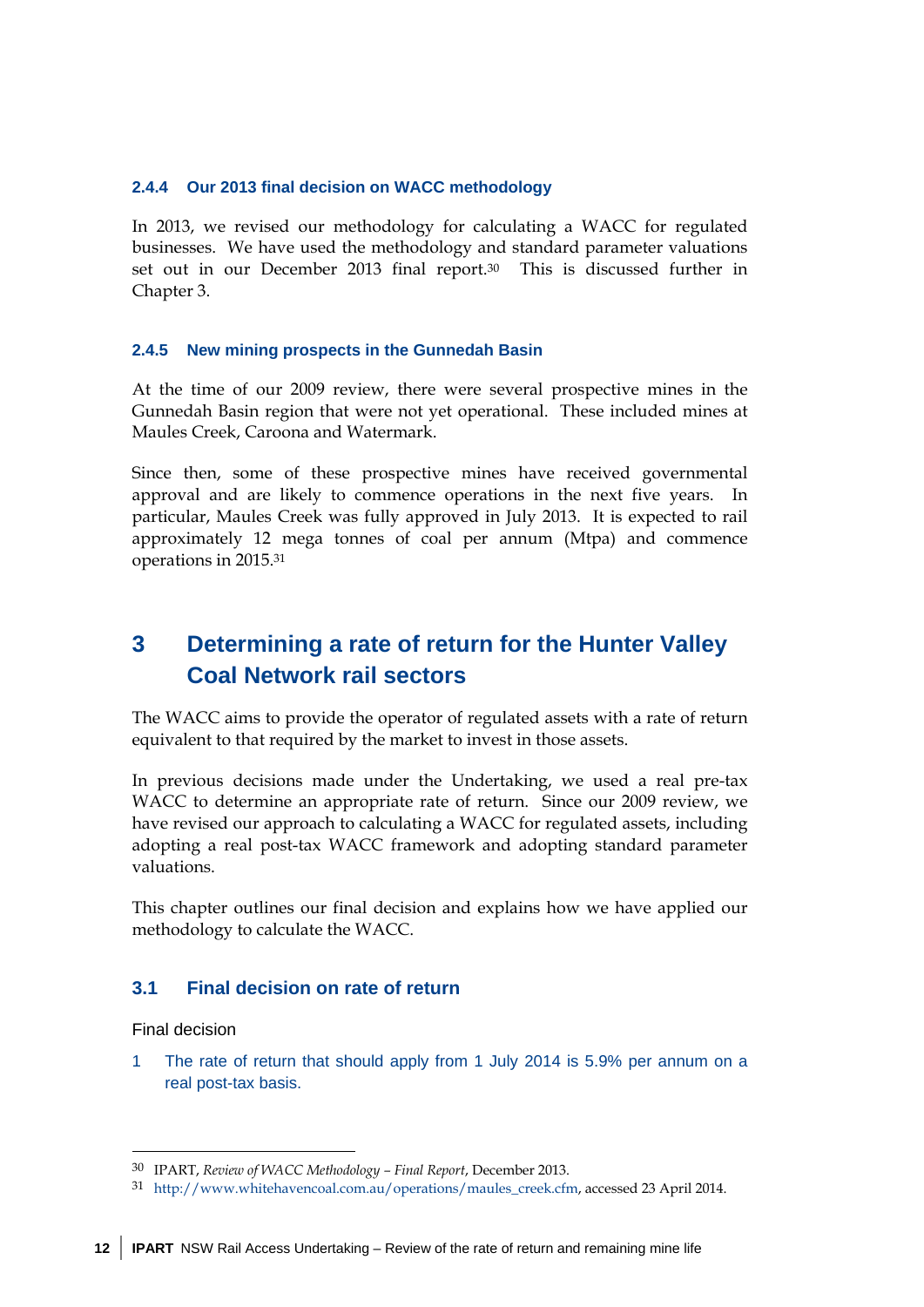This is the mid-point of the upper and lower bounds of the range calculated using long-term averages and current market data.32 This is slightly lower than the rate of return determined in our draft decision, because of slight changes in market parameters between the draft and final decisions.

Table 3.1 shows the parameters in our WACC final decision.

| <b>Parameter</b>                | <b>Current</b><br>market data | Long-term<br>averages | <b>Final WACC range</b>     |
|---------------------------------|-------------------------------|-----------------------|-----------------------------|
| Nominal risk-free rate          | 3.7%                          | 5.0%                  |                             |
| Inflation                       | 2.7%                          | 2.9%                  |                             |
| Debt margin                     | 2.3%                          | 2.9%                  |                             |
| Market risk premium             | 7.6-8.7%                      | $5.5 - 6.5%$          |                             |
| Debt funding                    | 40-50%                        | 40-50%                |                             |
| Equity beta                     | $0.7 - 1.0$                   | $0.7 - 1.0$           |                             |
| Cost of equity (real post-tax)  | $6.1 - 9.4\%$                 | $5.8 - 8.4%$          |                             |
| Cost of debt (real pre-tax)     | 3.2%                          | 4.9%                  |                             |
| <b>Real post-tax WACC</b>       | $4.7 - 6.9%$                  | $5.3 - 7.0%$          | $5.7 - 6.0\%$               |
|                                 |                               |                       | with a mid-point of<br>5.9% |
| Real pre-tax WACC<br>equivalent | $5.9 - 9.0\%$                 | $6.6 - 8.9%$          | 7.5%                        |

#### **Table 3.1 Final decision on WACC**

**Source:** Thomson Reuters, Bloomberg and RBA data at 30 June 2014.

In making our final decision, we adopted the following industry-specific parameters:

- A gearing level of 40% to 50% in view of current market evidence that shows that the average gearing level of US railroads has declined since 2009 and our estimate of Aurizon Network's current gearing level.
	- This is lower than the gearing level of 50% to 60% that we applied in our 2009 review.33
- $\bullet$  An equity beta of 0.7 to 1.0, which is consistent with the equity beta we adopted in our 2009 review.34

In its submission, the ARTC noted that an equivalent rate of return in 2014 to the rate of return that it negotiated with industry in 2011 would be broadly consistent with that determined in our draft report. However, ARTC noted that it would expect a higher outcome reflecting additional risks faced by ARTC in the Hunter Valley compared to those faced by Railcorp.35 No other submissions commented on the rate of return.

<sup>32</sup> We chose the mid-point of the range, because the uncertainty index is within 1 standard deviation from the long-term average of zero.

<sup>33</sup> IPART, *New South Wales Rail Access Regime Undertaking – Review of the rate of return and remaining mine life from 1 July 2009 – Final Report and Decision*, August 2009, p 6.

<sup>34</sup> Ibid.

<sup>35</sup> ARTC submission, 6 June 2014, p 4.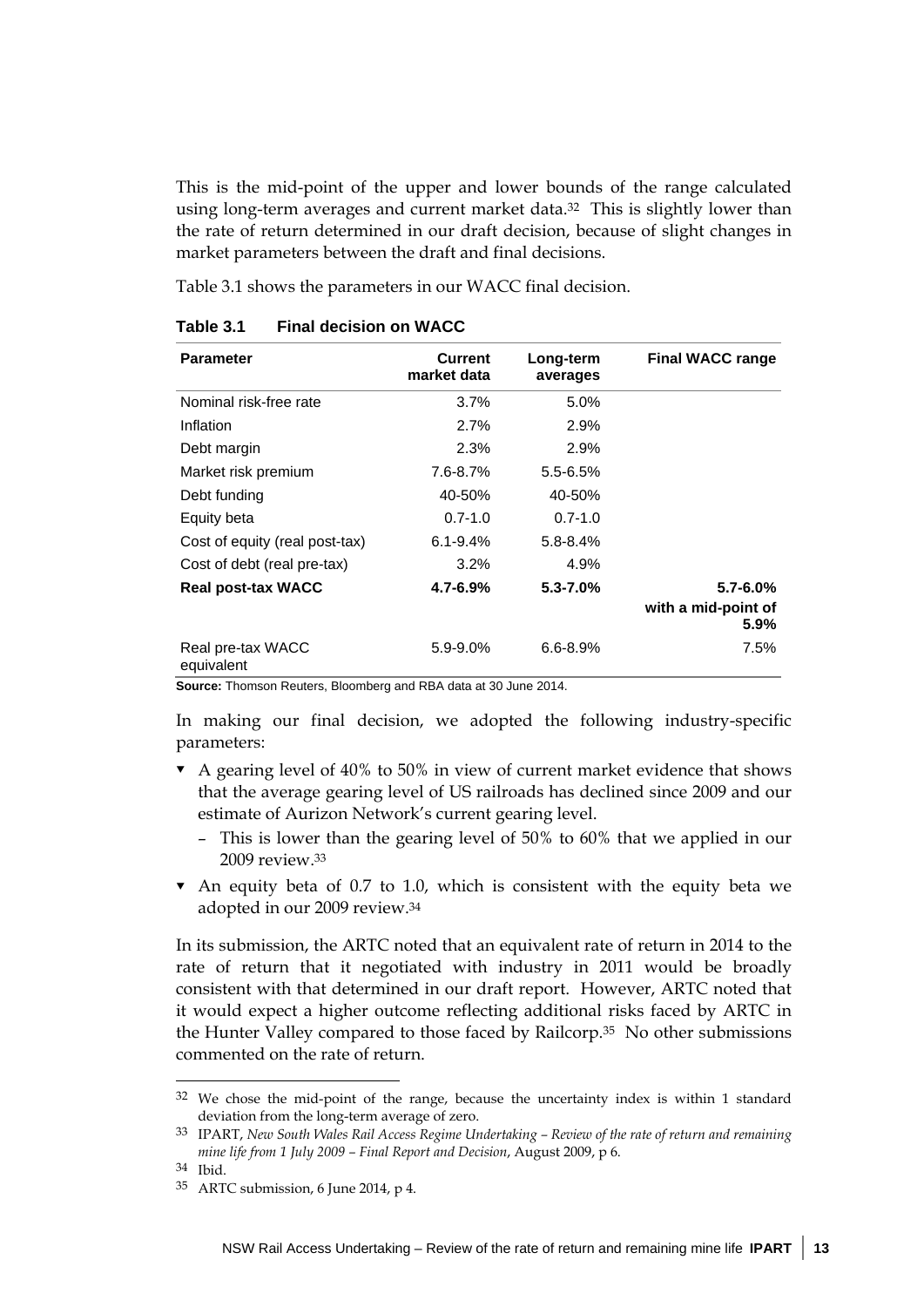## **3.2 Our approach to calculating the rate of return**

#### **3.2.1 Adopting a real post-tax WACC**

We have calculated the rate of return based on a real post-tax WACC in line with our standard practice. Applying a real post-tax WACC does not require any adjustment to RailCorp's RAB. However, for future annual compliance audits, RailCorp will need to include an estimate of tax liability in its operating costs. To do this, RailCorp will need to establish and maintain a TAB. Box 3.1 explains how this is generally done under our framework.

#### **Box 3.1 Establishing a tax asset base and calculating a tax allowance**

In accordance with our move to a post-tax financial model, RailCorp will need to include tax expenses in its operating costs as part of its annual report to IPART on compliance with the Undertaking.

Currently, RailCorp does not incur any tax liability. As such, RailCorp's tax expenses will need to be estimated on the basis of a similar privately-owned company. RailCorp will need to establish an initial TAB and estimate notional tax expenses, based on its annual revenue and costs.

The TAB is updated each year by adding nominal capital expenditure and deducting tax depreciation (based on the same depreciations rates as allowed for the RAB) and nominal asset disposals.

The tax expense is calculated as follows, in nominal terms:

- $\blacktriangleright$  Step 1: Calculate taxable income =
	- total regulatory revenue (operating costs + return on assets + regulatory depreciation + any capital contributions if received by a company)
	- less deductions (operating costs + tax depreciation + notional interest expense (where notional interest expense = RAB x debt gearing ratio x notional nominal cost of debt)).
- $\blacktriangleright$  Step 2: Calculate tax payable =
	- taxable income x statutory rate adjusted for the value of franking credits (gamma).
- v where:
	- no capital contributions are included (ie, they have a value of zero)
	- the tax deductible interest is calculated from the nominal cost of debt applied to an amount of debt that reflects the level of gearing used in the WACC, multiplied by the nominal RAB
	- the value of franking credits (gamma) is set at 0.25.

**Note:** An excel file showing an example of the calculation of a tax allowance is also available on our website.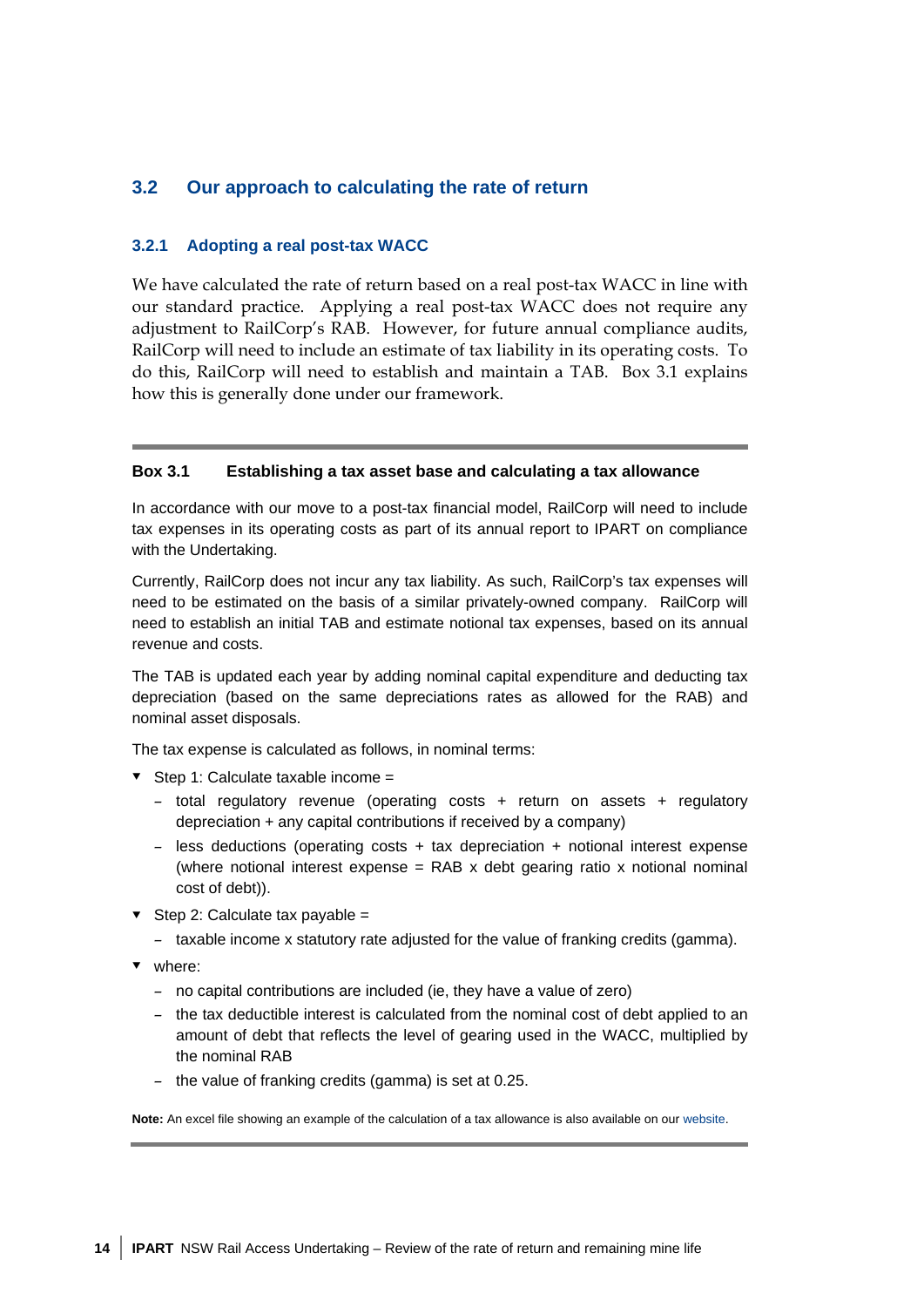#### **3.2.2 Adopting a standard methodology for WACC parameter valuations**

In 2013, we revised our methodology for calculating a WACC for regulated businesses. Our new process is summarised in Box 3.2. Further detail about our WACC methodology is available on our website.36

#### **Box 3.2 IPART's standard WACC approach for regulated businesses**

Our December 2013 decision sets out the approach that we use to determine the cost of debt, cost of equity, inflation and resulting WACC from a feasible range. To determine the WACC, we:

- Estimate a feasible WACC range and mid-point based on:
	- the mid-point of the range using long-term averages
	- the mid-point of the range using current market data.
- Choose a WACC point estimate within the WACC range based on our WACC decision rule.
- $\bullet$  Specify our point estimates for the cost of debt and the cost of equity and the evidence we considered in choosing the WACC point estimate.

The WACC decision rule takes account of the level of economic uncertainty when choosing a point estimate of the WACC. First, we construct a monthly uncertainty index using the S&P/ASX 200 VIX Index, the dispersion in analysts' forecasts for companies in the S&P/ASX 200, credit spreads and Bills-OIS spreads from July 2001. Second, we apply the following WACC decision rule:

- $\bullet$  If the uncertainty index is within or at 1 standard deviation from the long-term average of 0, we will select the midpoint WACC.
- $\bullet$  If the uncertainty index is more than 1 standard deviation from the long-term average of 0, we will consider moving away from the mid-point WACC. In deciding whether and by how much the WACC point estimate should deviate from the mid-point, we will have regard to the value of the uncertainty index and additional financial market information, including debt and equity transaction data, interest rate swap curves, equity analyst reports and independent expert reports.

We have applied the new WACC methodology and estimated market-based parameters as set out in our December 2013 WACC final report. We have conducted an industry-specific analysis to estimate an appropriate equity beta and gearing level for RailCorp's HVCN. This is discussed in Section 3.3.

 $\ddot{\phantom{a}}$ 

<sup>36</sup> IPART, *Review of WACC Methodology – Final Report*, December 2013.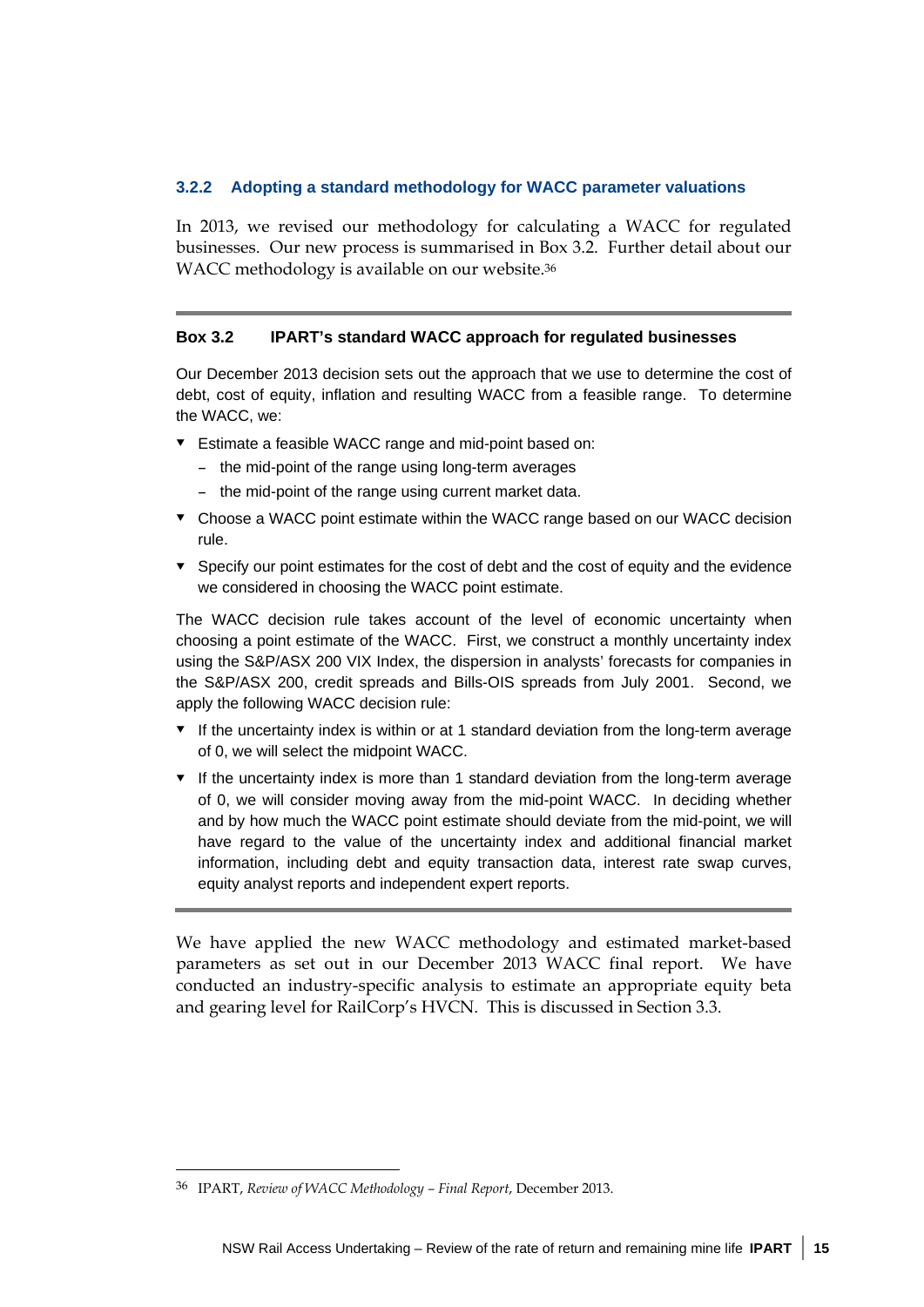For the cost of debt estimate, we indicated in our December 2013 WACC final report that we would consider using the RBA corporate debt margin series once it became available. The RBA series has now become available and after further consultation with stakeholders on this proposed change, we released a Fact Sheet announcing that we would implement the new approach based on the RBA series from 30 April 2014.37

## **3.3 Estimating industry-specific parameters**

Our WACC approach allows us to determine the appropriate values of certain industry-specific parameters as part of our individual review processes. These include the equity beta and gearing level.

It is difficult to find exact comparators to estimate the efficient gearing level or equity betas for non-traded regulated monopoly businesses. There are often material differences in the regulatory framework and the price structure. In particular, it is difficult to isolate the risks relating to a network business segment (for example, electricity distribution or below-rail networks) from a vertically-integrated publicly traded utility.

In making our final decision, we had regard to a combination of current market evidence, the systematic risk of other industries and recent regulatory decisions.

## **3.3.1 Equity beta**

The systematic risk of an asset is measured by its 'beta' factor. The beta reflects the extent to which future returns are expected to co-vary with the overall market.

## Current market evidence

<u>.</u>

RailCorp's HVCN has a RAB and is provided with a rate of return on these assets that is updated every five years in line with current market evidence. This limits its exposure to cost and interest rate risks. Empirical evidence suggests that regulation tends to reduce systematic risks by buffering cash flows.

This suggests that RailCorp's HVCN's systematic risk may be similar to that of other regulated infrastructure network businesses, such as energy and water utilities. These businesses are also typically regulated and their costs are reviewed at periodic intervals.

<sup>37</sup> http://www.ipart.nsw.gov.au/Home/Industries/Research/Reviews/WACC/A\_new\_ approach\_to\_estimating\_the\_cost\_of\_debt\_Use\_of\_the\_RBA's\_corporate\_credit\_spreads/01\_M ay\_2014\_-\_Fact\_Sheet/Fact\_Sheet\_-\_IPARTs\_New\_Approach\_to\_ Estimating\_the\_Cost\_of\_Debt\_-\_April\_2014.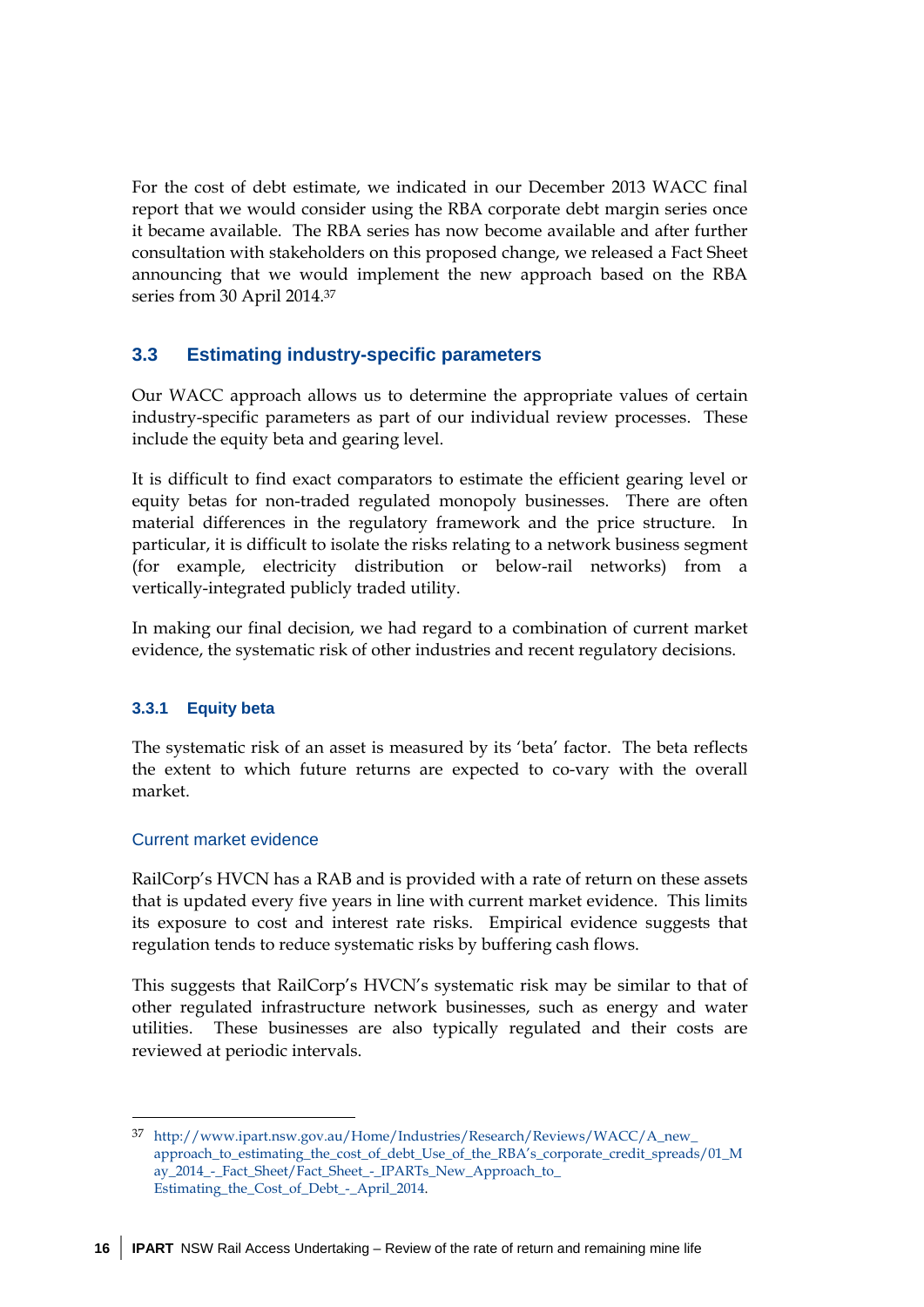We reviewed comparable infrastructure networks (such as railroads, toll roads and energy and water utilities). These sectors share the characteristics of RailCorp's HVCN in that they are either transport-related infrastructures and/or infrastructures subject to similar forms of regulation.

Table 3.2 presents the equity and asset betas and gearing levels of these industries.

| <b>Industry</b>                   | Industry average<br>gearing | <b>Equity beta</b> | Asset beta <sup>a</sup> |
|-----------------------------------|-----------------------------|--------------------|-------------------------|
| Railroads (US, CAN, AU)           | 17%                         | 1.12               | 0.93                    |
| Toll roads (global)               | 40%                         | 0.81               | 0.48                    |
| Energy utilities (US, UK, AU, NZ) | 40%                         | 0.75               | 0.45                    |
| Water utilities (UK, US, NZ)      | 39%                         | 0.73               | 0.45                    |

**Table 3.2 Asset betas and equity betas of reference industries** 

**a** The asset beta values are calculated using practitioner formula: Be=Ba\*(1+D/E). **Source:** Bloomberg, IPART analysis.

As shown in Table 3.2, railroads have a relatively low gearing ratio and high equity beta. The equity beta is high because the regulation of the US Class 1 railroads is non-constraining and a substantial portion of their revenues is subject to competition from other railroads and other forms of transport. As a result, stranding risk is higher and revenues are sensitive to the economic cycle.

For this reason, we consider that regulated energy and water utilities provide a more relevant benchmark for assessing the RailCorp HVCN's systematic risks. Current market evidence suggests that listed energy and water utilities have asset betas of around 0.45.

#### Recent regulatory decisions

In 2010, the Queensland Competition Authority (QCA) applied an asset beta of 0.45 for a comparable rail infrastructure business – the QR Network. This translates to an equity beta of 0.80 (see Table 3.3).

#### **Table 3.3 Recent Australian regulatory decisions on equity beta for rail infrastructure**

| <b>Regulator</b> | Year | Rail<br>infrastructure | Asset beta | Gearing | <b>Equity beta</b> |
|------------------|------|------------------------|------------|---------|--------------------|
| QCA              | 2010 | <b>QR Network</b>      | 0.45       | 55.0%   | 0.80               |
|                  |      |                        |            |         |                    |

**Source:** QCA, *Draft Decision – QR Network's 2010 DAU – Tariffs and Schedule F*, June 2010, p 56.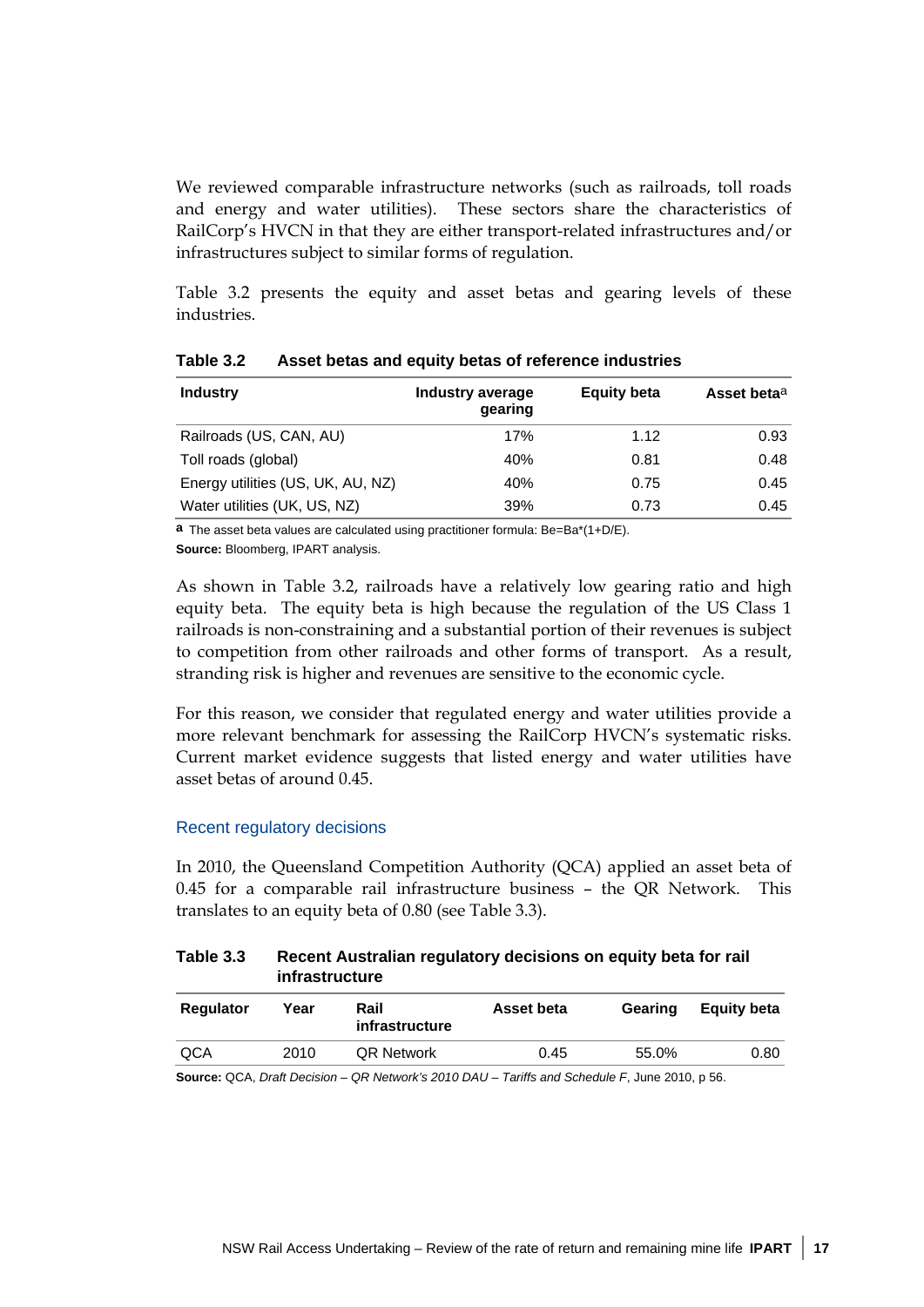## Conclusion on equity beta

The equity beta range of 0.70 to 1.0 that we adopted in 2004 and 2009 equates to an asset beta range of 0.42 – 0.50.38 While it is not consistent with the asset betas of railroads, it is consistent with current market evidence on the asset betas of comparable regulated energy and water networks in Table 3.2. As explained above, we consider that US railroads networks are significantly more risky than RailCorp's HVCN. We also note that an asset beta of 0.45 determined by the QCA for QR Network also falls into this range.

Therefore, we conclude that the equity beta for RailCorp's HVCN should be maintained at 0.7 to 1.0.

## **3.3.2 Gearing level (debt to total asset ratio)**

Gearing represents the amount of debt capital in a firm's capital structure. Where the business risk of a firm is high, it is expected that the firm will carry less debt and vice versa.

## Current market evidence

It is common regulatory practice to benchmark a regulated business's capital structure with reference to gearing level of businesses operating in the same or similar industries rather than using the regulated firm's actual capital structure. In doing so, the regulator aims to estimate the efficient benchmark industry gearing level.

RailCorp's HVCN is a regulated below-rail infrastructure network to facilitate the transport of coal. A few listed US railroad companies share some of the characteristics of RailCorp's HVCN. Table 3.4 shows the current gearing levels of these businesses and how these have changed since 2009. On average, the gearing levels of the US railroads have declined over recent years from 38% to 20% since the peak of the Global Financial Crisis.

-

<sup>38</sup> Based on a gearing level of 40% to 50%.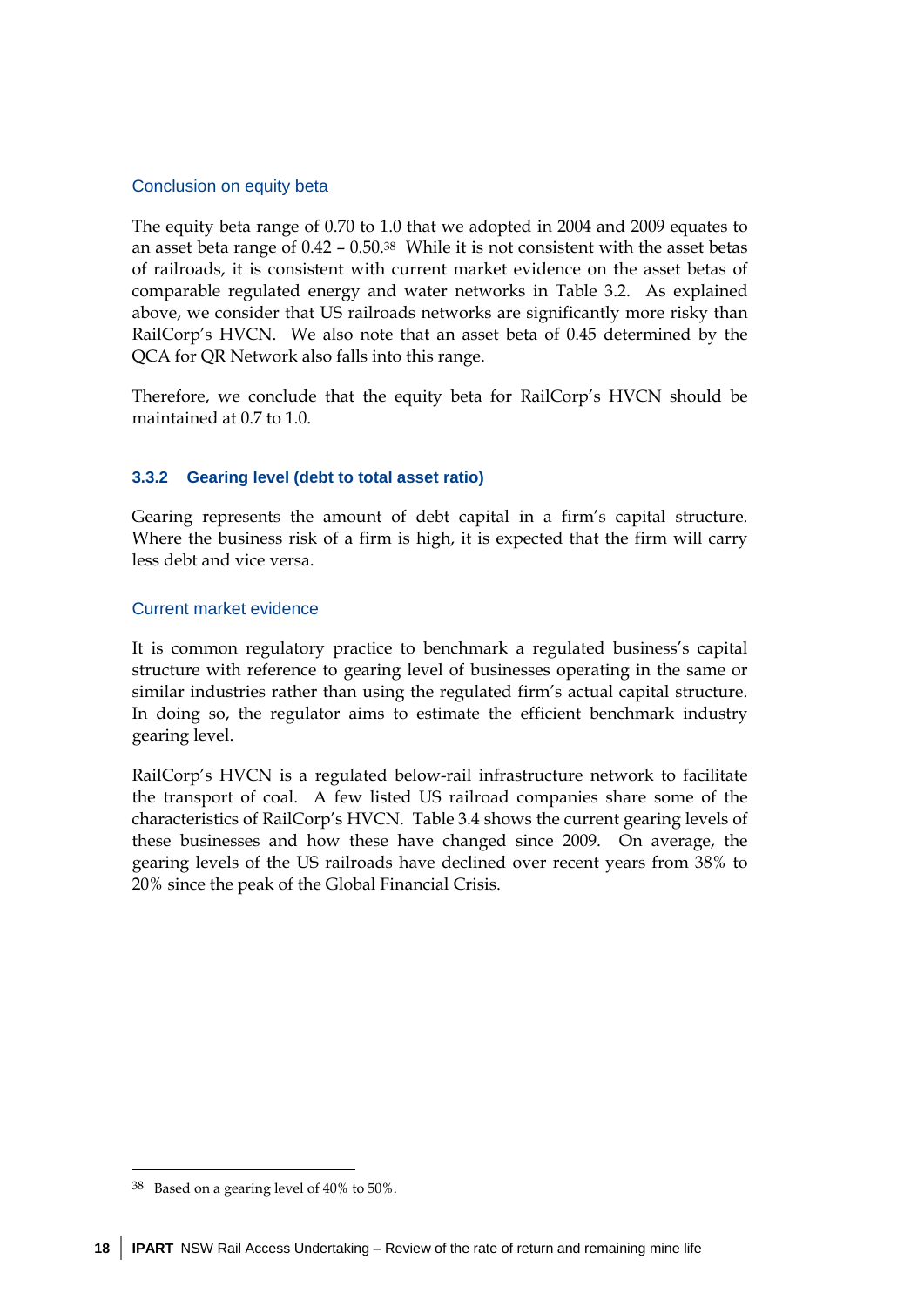| Reference companies         | Gearing level 2009 (%) | Gearing level 2013 (%)   |
|-----------------------------|------------------------|--------------------------|
| <b>Burlington</b>           | 30%                    | Company delisted in 2010 |
| <b>CSX</b>                  | 34%                    | 25%                      |
| Genesee & Wyoming           | 41%                    | 27%                      |
| Kansas Southern City        | 62%                    | 11%                      |
| Norfolk South               | 32%                    | 25%                      |
| Union Pacific               | 27%                    | 11%                      |
| <b>Average US railroads</b> | 38%                    | 20%                      |

**Table 3.4 Estimated gearing levels of US listed railroad companies** 

**Note:** The gearing levels for 2009 and 2013 are both calculated using the market value of equity. In our 2009 decision, we calculated gearing levels using the book value of equity.

**Source:** Thomson Reuters Datastream and IPART analysis.

The regulation of US railroads is light-handed and non-constraining. Notably, part of their revenue is subject to competition from other railroads or other forms of transport. In relative terms, stranding risk of the US railroads is higher and their revenues are more sensitive to the economic cycle. By comparison, RailCorp's HVCN is regulated, which buffers the earnings of the business.

Since our 2009 review, there has been one Australian rail freight company that has been publicly listed on the Australian Stock Exchange. Aurizon Holdings provides coal, bulk and general freight haulage services on the Central Queensland Coal Network (CQCN) (among others) and specialised track maintenance and workshop support functions. Its gearing level is about 25%.39 Aurizon Network, a subsidiary of Aurizon Holdings, is responsible for providing, maintaining and managing access to the rail network including the CQCN. Aurizon Network is regulated by the QCA in a manner similar to RailCorp. We have estimated Aurizon Network's current gearing level to be about 32%.40

Other things being equal, a business that faces a higher level of business risk is expected to borrow less money than a business facing a lower level of business risk. A coal infrastructure network is expected to have more stable cash flows than a rail network that carries general freight facing more competition from other forms of transport. As such, a below-rail service provider could sustain a higher gearing level.

## Recent regulatory decisions

 $\overline{a}$ 

In 2010, the QCA applied a gearing level of 55% for QR Network, the predecessor of Aurizon Network (Table 3.5).

<sup>39</sup> Thomson Reuters Eikon as of 28 April 2014.

<sup>40</sup> IPART calculations as at 29 April 2014.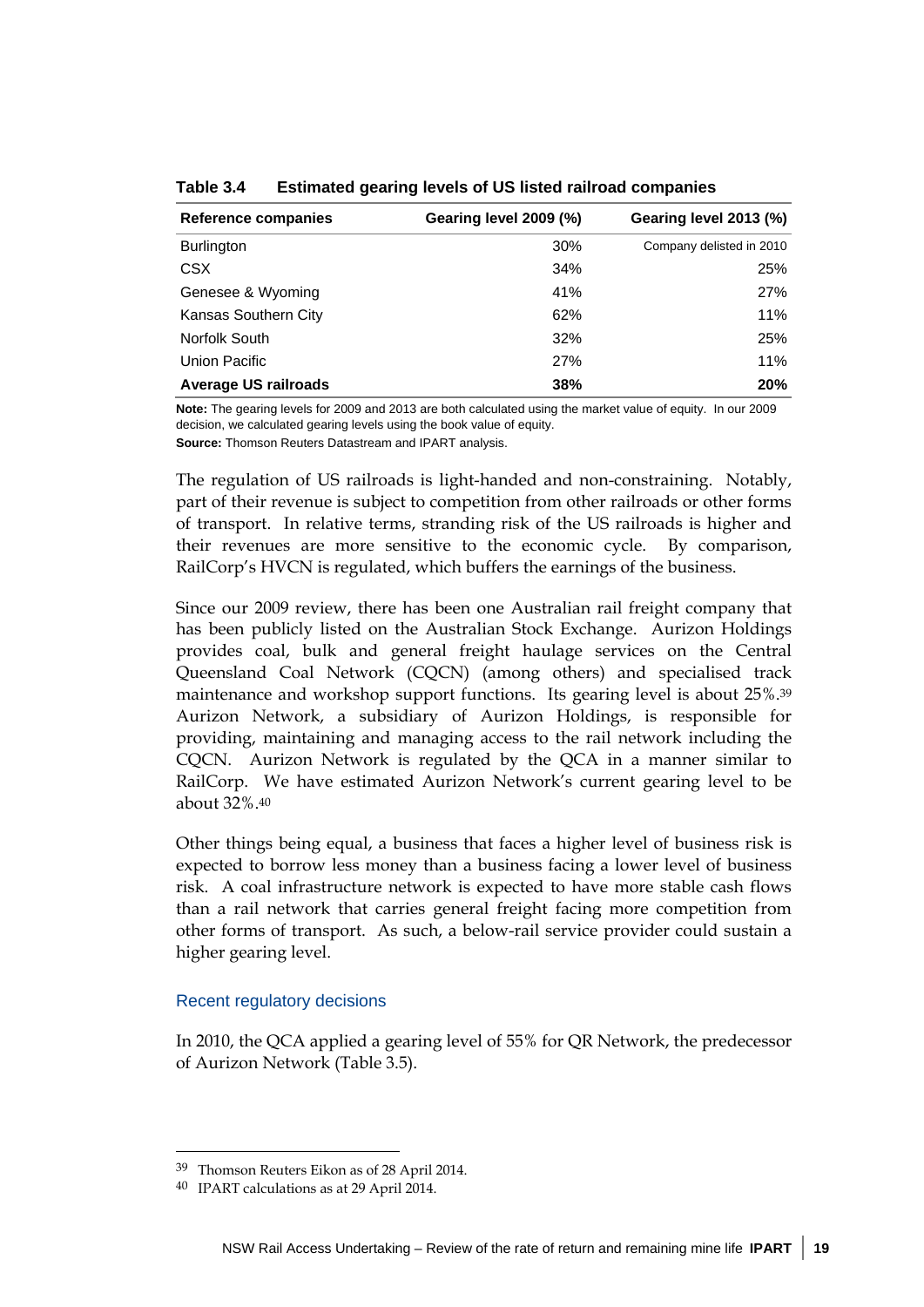| Year | <b>Regulated infrastructure</b> | Gearing (%) |  |
|------|---------------------------------|-------------|--|
| 2010 | <b>QR Network</b>               | 55%         |  |
|      |                                 |             |  |

#### **Table 3.5 Recent Australian regulatory decisions on gearing for rail infrastructure**

**Source:** QCA, *Draft Decision – QR Network's 2010 DAU – Tariffs and Schedule F*, June 2010, p 32.

In 2010, QR Network was involved in coal haulage and as such, faced systematic risks comparable to RailCorp's HVCN. At present, QCA is undertaking a review of Aurizon Network's 2013 draft rail access undertaking, in which Aurizon Network proposed a gearing level of 55%.

#### Conclusion on gearing level

We conclude that the gearing level for RailCorp's HVCN should be lowered to 40% to 50% (compared to our 2009 decision of 50% to 60%). This is primarily based on current market evidence that shows that the average gearing level of US railroads has declined since 2009 and our estimate of Aurizon Network's current gearing level.41

# **4 Remaining mine life of Hunter Valley mines utilising RailCorp's network**

The Undertaking requires that the useful life of relevant rail infrastructure is determined by the remaining mine life of the Hunter Valley coal mines utilising those sectors. It is used as a proxy to calculate depreciation to determine compliance with the ceiling test and roll forward the RAB.

This chapter explains our final decision on the remaining mine life of the relevant mines utilising the RailCorp HVCN sectors. It explains how we determined the relevant mines and calculated their remaining lives and what this means for the terminal date. It also explains how the remaining mine life should be used to calculate depreciation via the straight-line method.

## **4.1 Final decision on remaining mine life**

Final decision

<u>.</u>

2 The remaining mine life from 1 July 2014 should be increased to 30 years, resulting in a terminal date of 2044.

<sup>41</sup> Aurizon Network's actual gearing level was not available in 2009, so we were not able to compare the same trend for Aurizon Network between 2009 and 2014.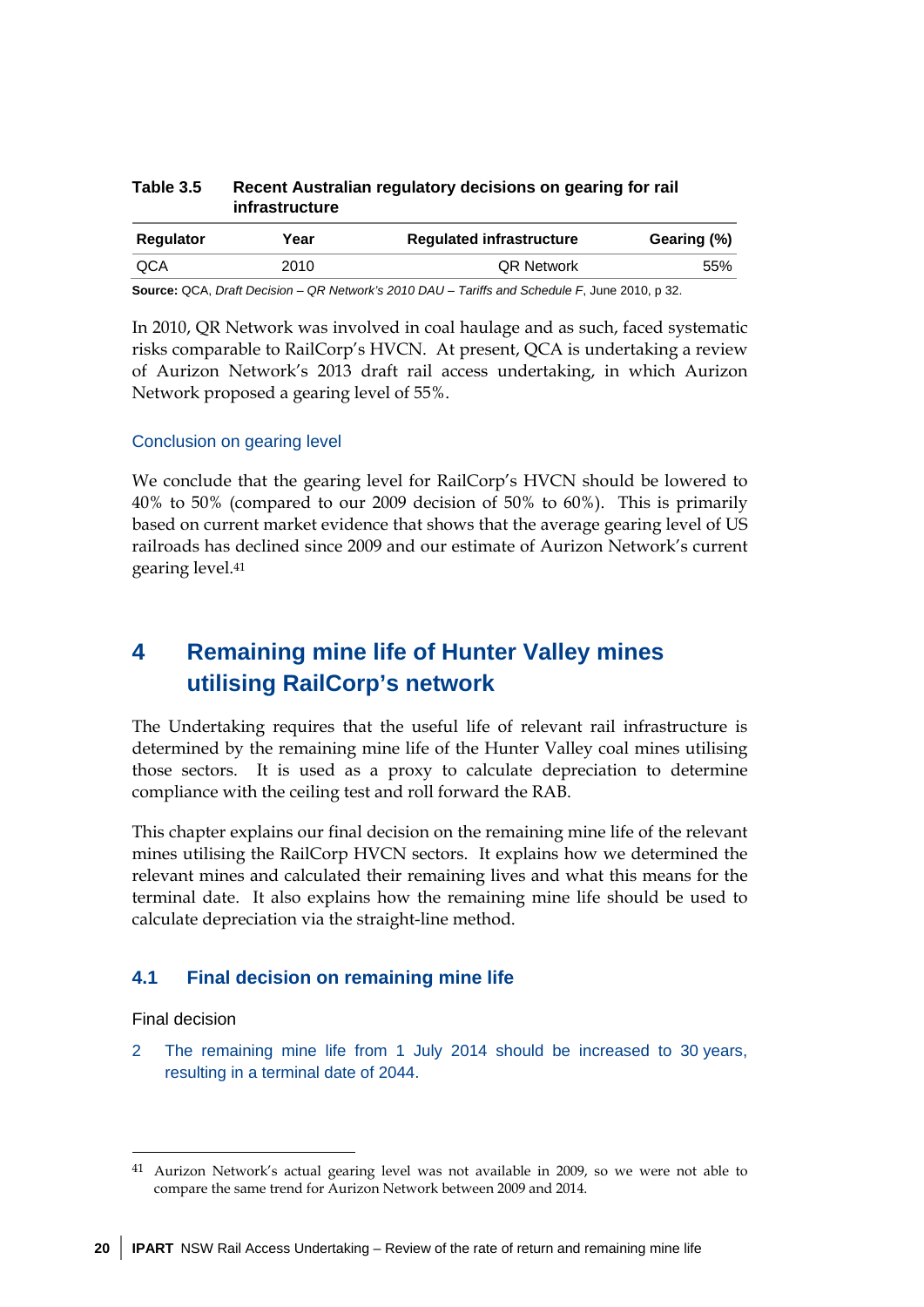## **4.2 Methodology for calculating depreciation**

We engaged Sapere to review the methodology for calculating remaining mine life and provide advice on the appropriate remaining mine life. Sapere's final report can be found on our website.42

Sapere reviewed three alternative methodologies for calculating depreciation:

- 1. Weighted average mine life (WAL) with straight-line depreciation.
- 2. Longest-lived substantial mine life (LLSM) with straight-line depreciation.
- 3. Unit of production (UOP) with depreciation value depending on mine output, rather than time.

The WAL method identifies a group of mines that utilise a particular sector or group of sectors. For each of these mines, the remaining reserves and average yearly output are determined. The expected life of the mine is then the reserve quantity divided by the average annual output. The useful life of the sectors is the average of the expected lives of the mines, weighted by mine reserves.

The LLSM method sets a minimum 'threshold' level of substantial output on sector or group of sectors and identifies the mines using those sectors that have that level of output. A sample of mines with the longest lives is identified (using remaining reserves divided by annual output where available) and the median of the sample is selected to account for uncertainty in reserves and expected annual output.

The unit of production method sets depreciation charges that are constant per tonne of coal. The opening regulatory asset value is divided by the total tonnes of reserves and that is applied to every tonne of coal mined.

Sapere concluded that the unit of production method was the most affordable, least distorting and created the least risk of asset stranding over the rail infrastructure's life. This is because it tailors the depreciation charge to be highest in years where there is higher ability to pay, which minimises the risk of premature line closure and stranding of coal reserves as coal reserves dwindle towards the end of a mine's life. However, this approach is not consistent with the Undertaking, which requires depreciation to be levied on a straight-line basis.

<sup>42</sup> http://www.ipart.nsw.gov.au/Home/Industries/Transport/Reviews/Rail\_Access/Review\_ of rate of return and remaining mine life from 1 July 2014/08 May 2014 -

\_Consultant\_Report\_-Sapere\_Research\_Group/Consultant\_Report\_- \_Sapere\_Research\_Group\_-\_NSW\_Rail\_Access\_Undertaking\_-

\_Review\_of\_the\_rate\_of\_return\_and\_remaining\_mine\_life\_-\_May\_2014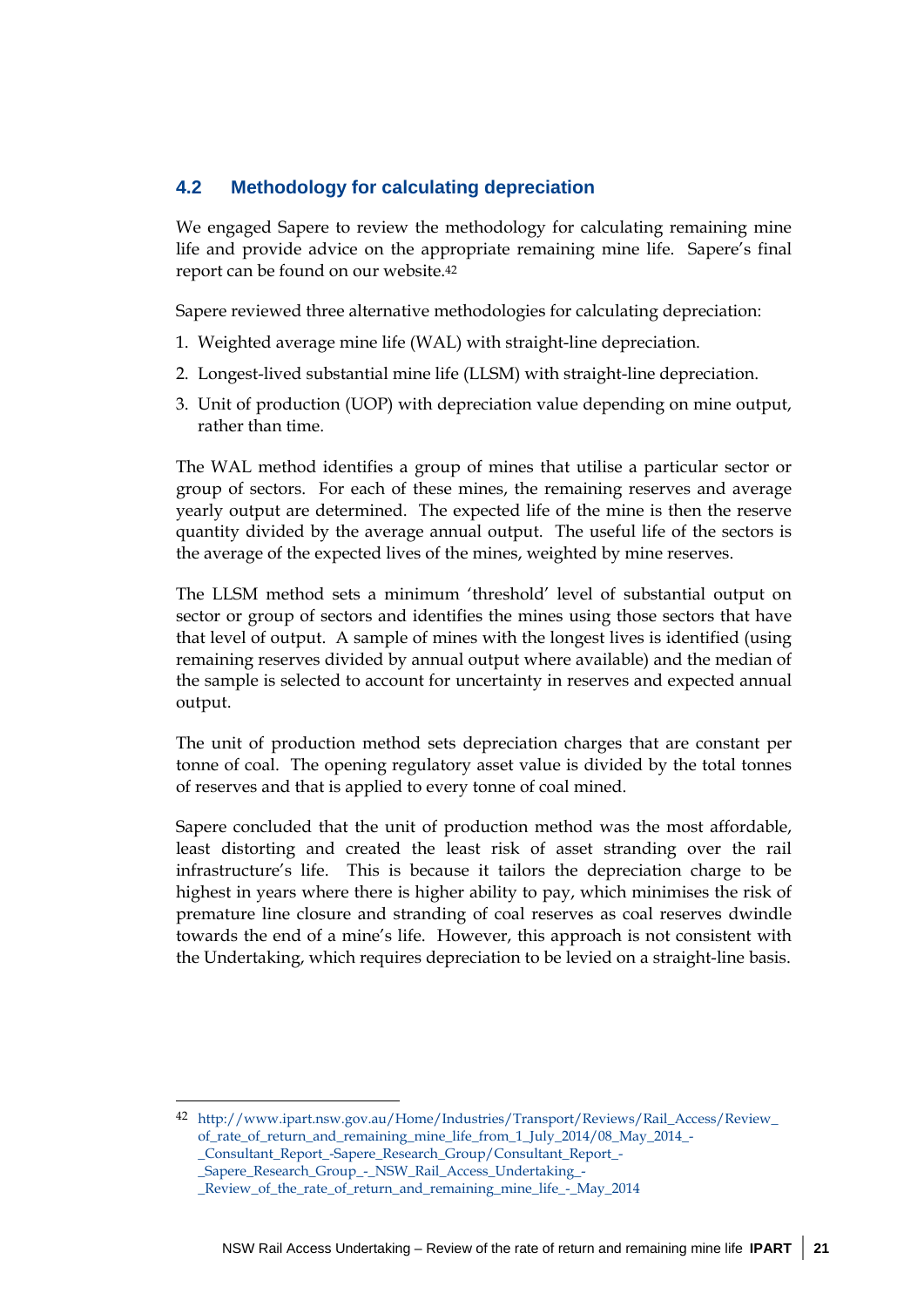Given this, Sapere recommended using the LLSM method over the WAL for the following reasons:

- WAL depreciation is volatile, leading to artificial jumps in access prices whenever mines close
- WAL tends to bring forward depreciation charges, to the benefit of the track owner but the detriment of access seekers
- compared to LLSM, WAL increases the risk of stranding coal mines, because it leads to higher depreciation charges per tonne of coal as overall reserves begin to run out
- $\bullet$  the decision to mothball a coal railway line would not be taken as long as there is significant coal tonnage to be carried.

Sapere noted that while a similar pattern of increasing depreciation charges per tonne of coal would also be observed under a LLSM approach, the WAL-based depreciation charges would be higher than LLSM charges for the entire original WAL43 so stranding risk would be higher.

In its submission, ARTC noted that under the HVAU the estimation of remaining mine life is to have regard to average mine production levels anticipated during the term, which (amongst other factors) contributed to a terminal year of 2032 in 2011.44 The ARTC stated that the LLSM approach is always likely to lead to a higher remaining mine life estimate than the WAL approach, possibly at the upper end of reasonable remaining mine life expectations. This will result in increased risk of stranding investment costs to the infrastructure owner which, unless compensated by other means, will reduce investment incentives.45

We considered proposals for using the WAL methodology to determine the remaining life of the relevant rail assets in our 200446 and 200947 reviews. However, we did not adopt the WAL as there was no consensus reached among stakeholders on whether the WAL approach, or an alternative methodology, was a superior method for determining remaining mine life.48 Further, there was no evidence to suggest that a material change had occurred in the expected remaining life of mines utilising the relevant sectors that would result in a shorter terminal date (as would be the case under the WAL approach).<sup>49</sup>

-

<sup>43</sup> That is, the initial WAL estimate before any adjustments are made in the event of mine closures.

<sup>44</sup> ARTC submission, 6 June 2014, pp 5-6.

<sup>45</sup> Ibid, p 7.

<sup>46</sup> IPART, *Report on the Determination of Remaining Mine Life and Rate of Return – From 1 July 2004*, May 2005, pp 5-9.

<sup>47</sup> IPART, Op. cit., August 2009, p 47.

<sup>48</sup> Ibid, p 51.

<sup>49</sup> IPART, Op. cit., May 2005, p 9.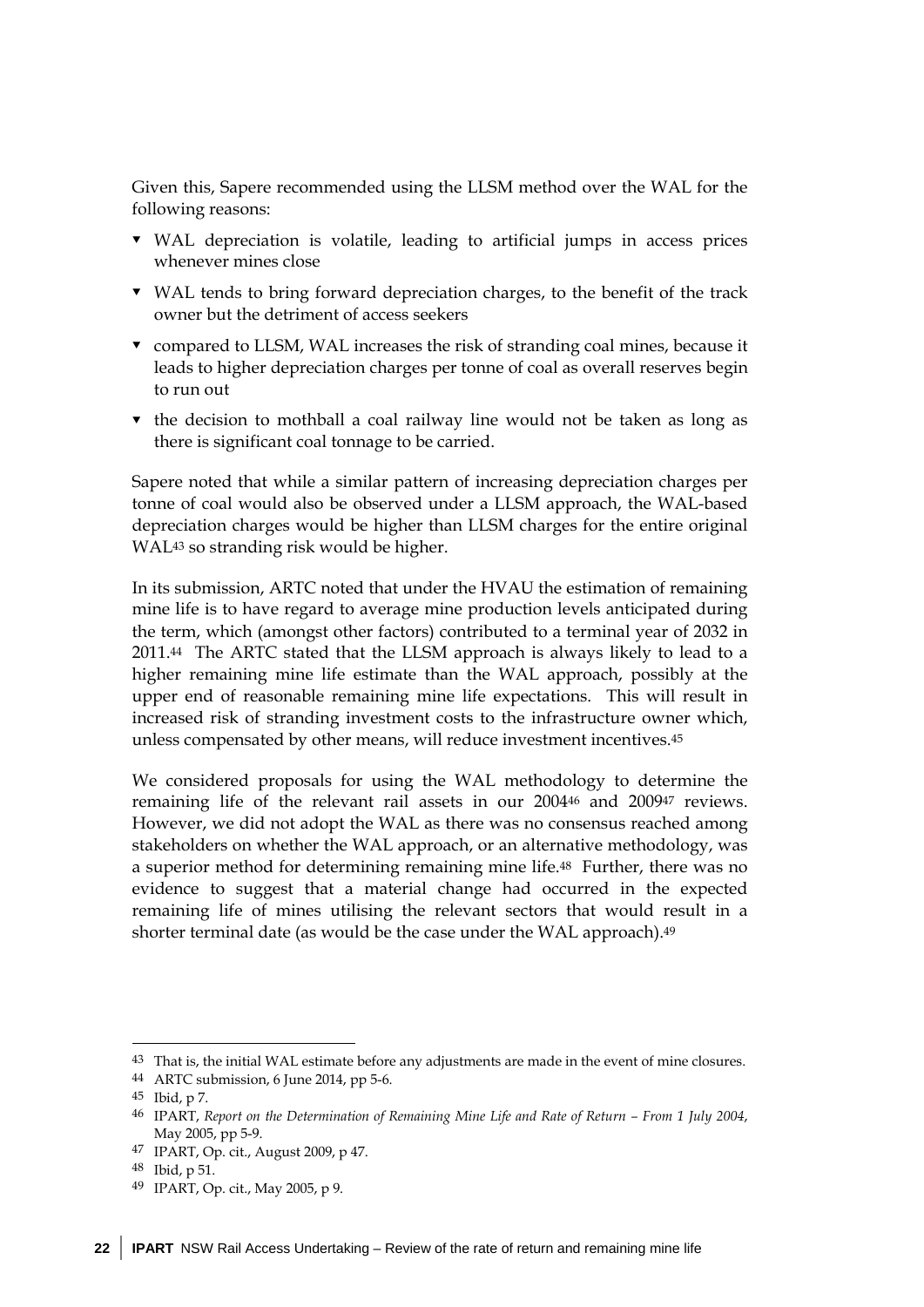We consider that the LLSM approach is a better proxy for approximating the remaining useful life of the RailCorp HVCN rail assets. It reflects the actual decision a rail owner would make about keeping a rail line operational. That is, a rail line would remain in operation while there is at least one substantial mine still utilising that line. In practice, the expected useful life of the rail line would not decrease if a shorter-lived mine ceased production.

While we acknowledge the asset stranding risks that exist under both the LLSM and WAL approach, we consider that the LLSM approach provides a better balance of these risks between coal mine and rail infrastructure owners.

Compared to the LLSM, the WAL approach leads to higher depreciation charges being passed through to mine owners, because depreciation is brought forward to be recovered over a shorter time frame. As coal reserves dwindle, this may lead to premature stranding of coal reserves if mine owners determine that it is uneconomic to continue to transport coal on the line.

The WAL approach also results in more unpredictable depreciation charges over time than the LLSM approach if it is revised whenever a smaller mine ceases production. For example, over the past five years, a WAL applied to the RailCorp sectors would have fluctuated with the recommencement and cessation of coal haulage from Newstan Colliery, Awaba and Westside mines.50

On balance, we consider that the LLSM provides a more realistic approximation of the expected remaining life of the rail assets and appropriate balance of the investment risks between the rail infrastructure owner and mine owners.

## **4.3 The mines that utilise the RailCorp network**

 $\overline{a}$ 

The only two coal mines located on the RailCorp sectors are at Newstan and Teralba. Since 2008, Newstan Colliery has been on 'care and maintenance',51 but produced a small amount of coal (55,000 tonnes) in 2011.52 Since 2001, the Teralba Colliery has been closed.

<sup>50</sup> www.centennialcoal.com.au/News/Latest-News/Media-Statement-Newstan-110714.aspx, www.centennialcoal.com.au/Operations/OperationsList/Awaba.aspx, http://sustainability.xstratacoal.com/EN/CaseStudies/Pages/westside-mine-closure.aspx (accessed 14 July 2014)

<sup>51</sup> Care and maintenance is a term used in the mining industry to describe processes and conditions on a closed mine site where there is potential to recommence operations at a later date. During a care and maintenance phase, production is stopped but the site is managed to ensure it remains in a safe and stable condition.

<sup>52</sup> http://www.centennialcoal.com.au/Operations/OperationsList/Newstan.aspx, accessed 1 May 2014.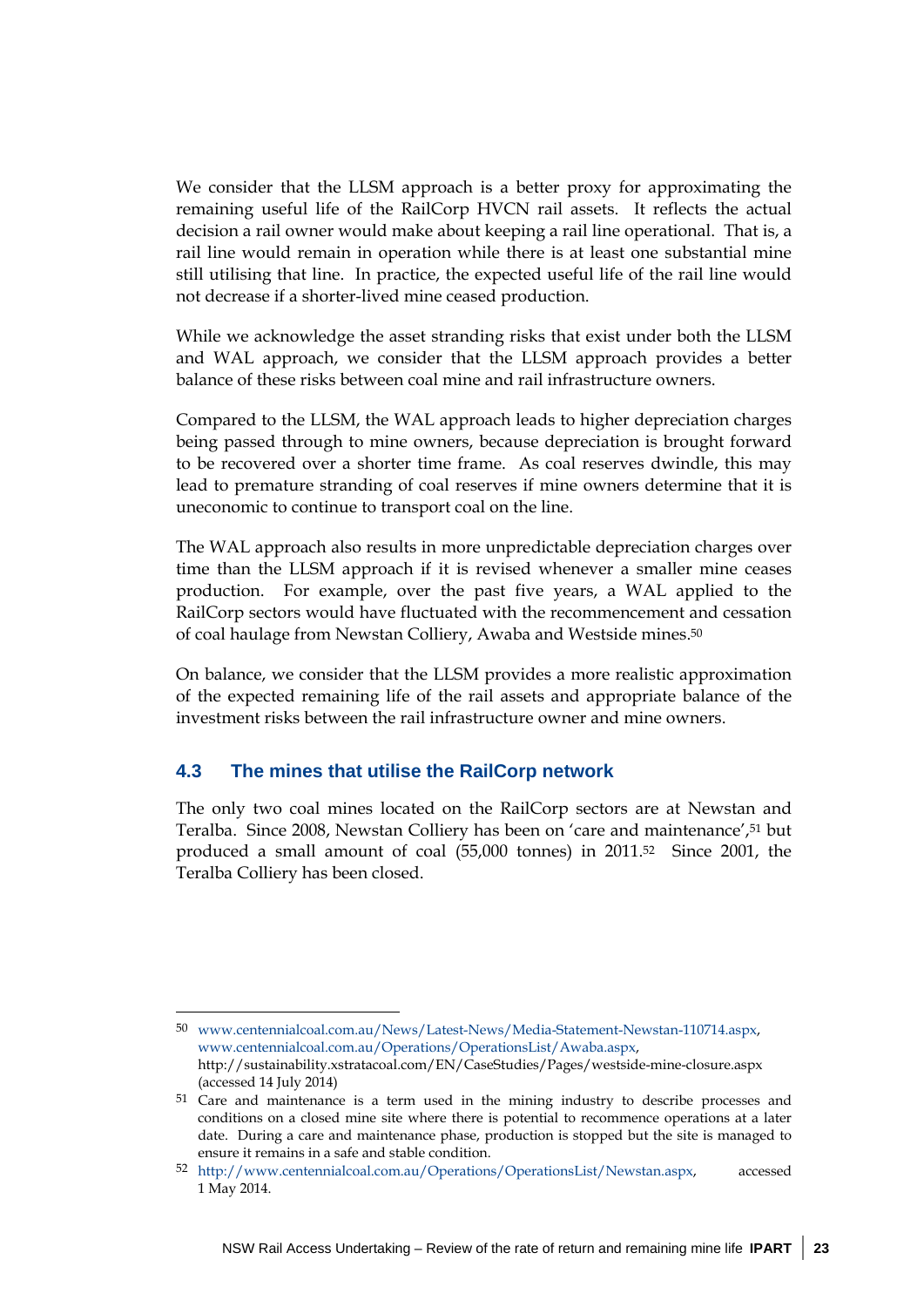In our draft report, we stated that coal traffic from other mines is currently transported along the line:

- northbound from the Newstan colliery to Newcastle Port
- southbound from the Hunter Valley to the power stations at Vales Point and Eraring
- occasionally southbound between the Hunter Valley and Port Kembla.

Figure 4.1 provides a diagram of the RailCorp HVCN showing the approximate location of mines and power stations.

**Figure 4.1 Diagram of RailCorp HVCN showing mines and power stations** 



**Source:** Sapere, *IPART 2014 review of remaining mine life under the NSW Rail Access Undertaking* – Final report, 3 July 2014, p 8.

In its final report, Sapere concluded that if the Newstan mine was to cease production, the line would still be used to supply coal to the power stations from other mines in the Hunter Valley. Sapere concluded that any mine in the Hunter Valley with sufficient output could use the sectors to supply coal to the power stations. If one mine ceased production, another would take over for as long as the power stations continued to operate.

In its submission, ARTC suggested that over the past five years or so, export traffic from the southern mines to Newcastle has increased significantly, whilst domestic movements from Hunter Valley mines to the southern power stations and Port Kembla have declined and that the substantial majority of coal utilising the relevant sector is now export coal to Newcastle.53 ARTC noted that over the past three to four years, there have been no significant coal domestic movements from mines in the Hunter Valley to Eraring or Vales Point, although there were some smaller movements south to Port Kembla.54

**.** 

<sup>53</sup> ARTC submission, 6 June 2014, p 8.

<sup>54</sup> Ibid, p 9.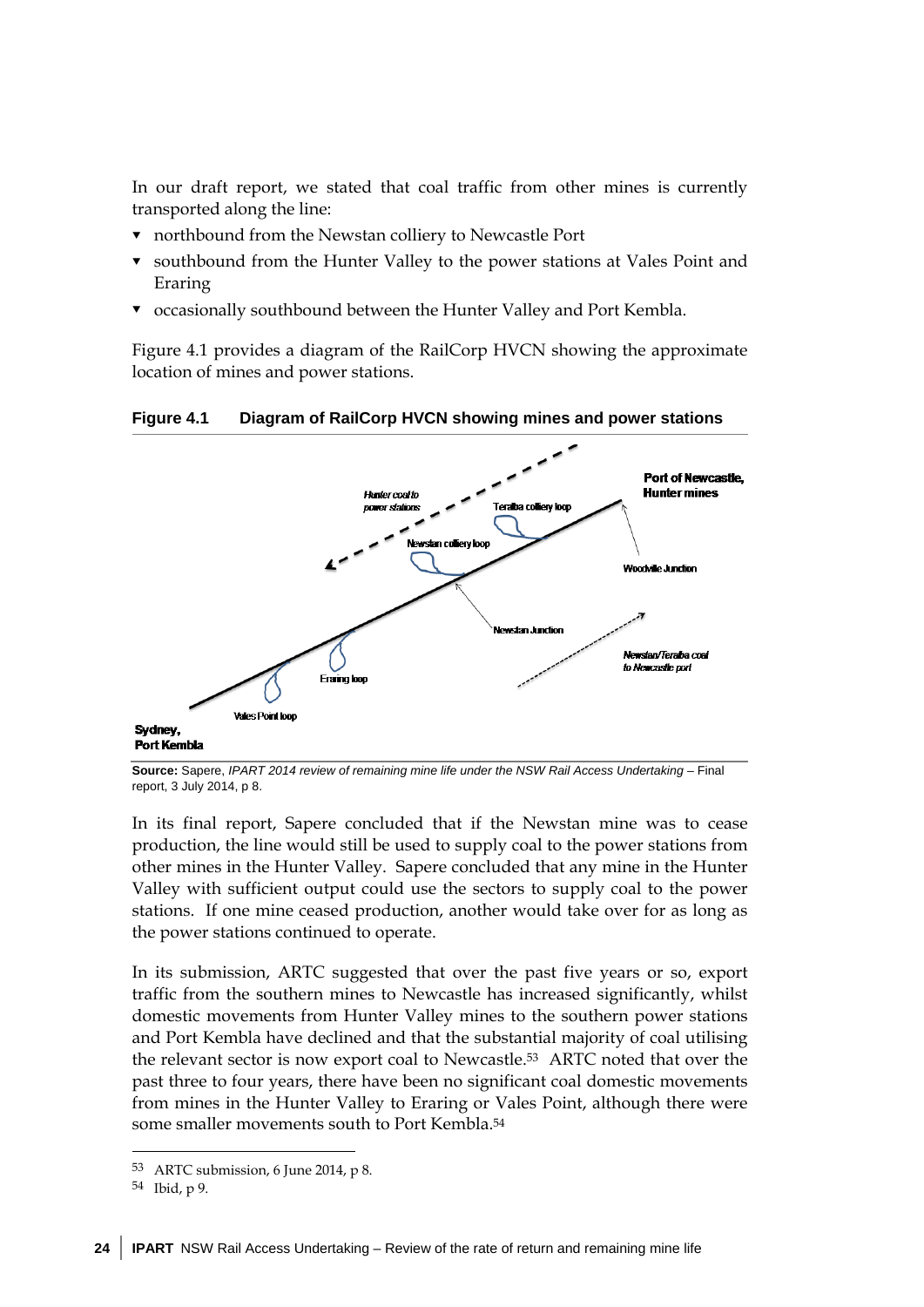Following our draft report, we sought additional information from stakeholders about the current and expected use of the line to transport coal in the foreseeable future. Confidential information provided by stakeholders confirmed that there are currently equal, but relatively small flows of coal traffic both southbound and northbound.

Eraring Power Station receives coal from the south, north and adjacent mines, but not currently via RailCorp's HVCN sectors. However, any source of coal is substitutable and only limited by the availability and economics of transporting it from mines. In addition, recent changes in the coal market mean that power stations tend to purchase more 'spot coal' – that is, single-shipment bundles of coal from a mine outside its regular contract arrangements.55

We note that Origin Energy (owner and operator of Eraring Power Station) has recently invested around \$1 million installing a new wagon unloading mechanism quick-drop system and is upgrading track to 30 tonne axle load capacity to support standard Hunter Valley trains to Eraring Power Station. This investment will enable Eraring Power Station to receive regular coal shipments from the Hunter Valley within the next five years.56 Coal from the Hunter Valley mines would be transported via the RailCorp HVCN line.

Given the volumes of coal required to supply the power stations (discussed further in section 4.3.2), we conclude that the primary use of this line in future will be to supply coal to the power stations, particularly Eraring Power Station.

## **4.3.1 Current utilisation versus expected utilisation of the line**

In its submission, ARTC stated that utilisation at the time of estimation or, at best, utilisation over the following five-year period would be more relevant to the current remaining mine life estimation, where any change in future utilisation would be dealt with at a subsequent estimate.57

We consider that the *mines utilising that sector or those sectors*, as required by the Undertaking, need not necessarily be located along the sectors. They may include any Hunter Valley mine with the production capacity to supply the power stations located south of the sectors, whether it is currently supplying, or could potentially supply, the power station in the foreseeable future. While coal mining and transportation that is likely to occur in the following five-year period are most relevant to our review, we consider that information about future coal mining and transportation activities, where it is known, is also relevant. To ignore such information may lead to sizeable changes in remaining mine life estimates at each five-yearly review, rather than small adjustments.

<sup>55</sup> Discussions between IPART and stakeholders.

<sup>56</sup> Ibid.

<sup>57</sup> ARTC submission, 6 June 2014, p 10.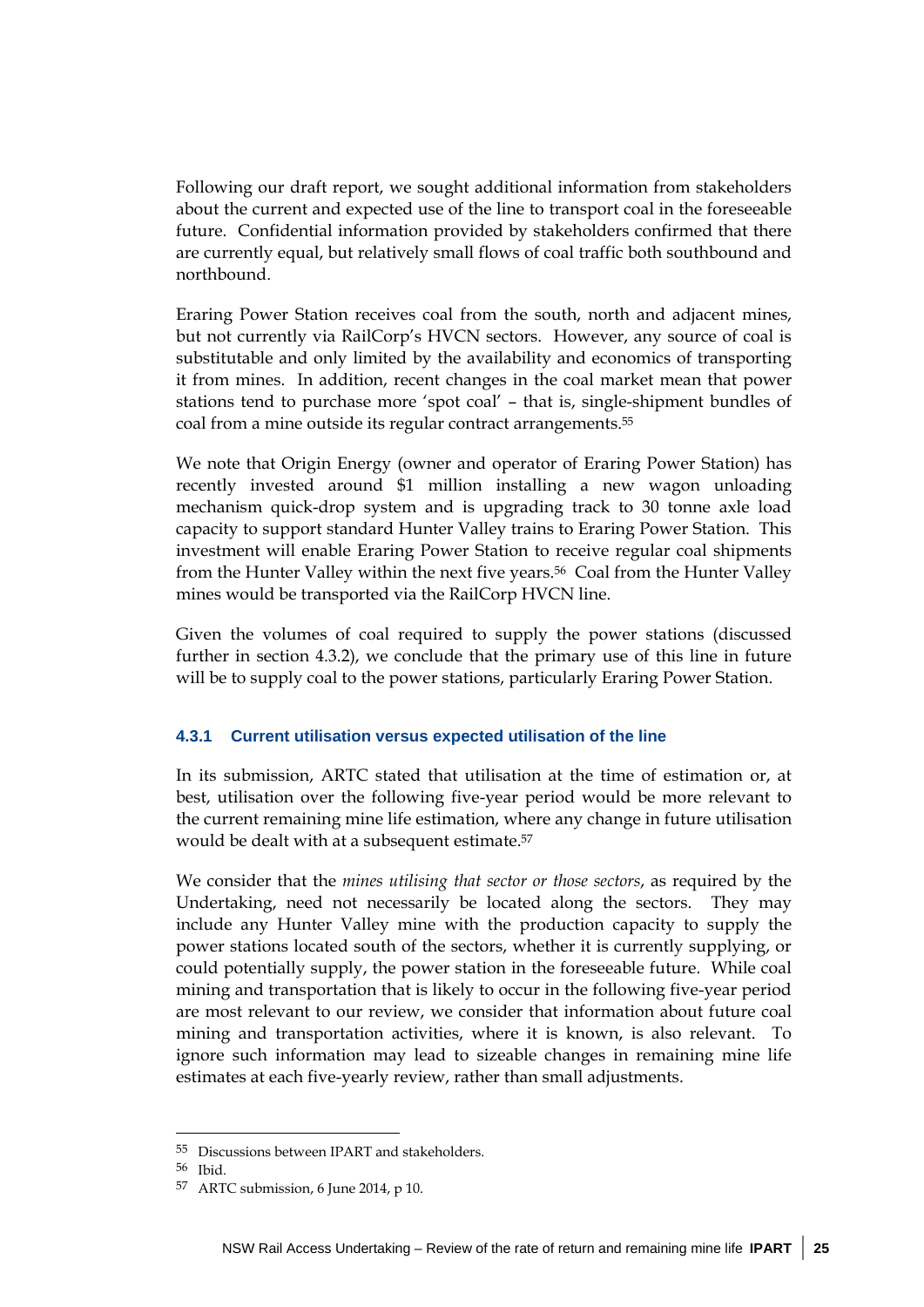#### **4.3.2 Minimum tonnage threshold**

Sapere concluded that the coal consumption of the Vales Point and Eraring power stations varies from year to year, but is likely to exceed four million tonnes of coal per annum in a typical year.58 This was selected as the minimum threshold in the LLSM calculation.

Eraring Power Station receives around five million tonnes of coal per annum from various sources.59

## **4.4 Identifying the longest-lived mines that utilise the RailCorp network**

Sapere identified a sample of mines with annual production above the minimum threshold that could use the sectors based on information contained in the NSW 2013 Coal Industry Profile60 and a company website. The marketable coal reserves, production levels and implied mine lives of these mines are illustrated in Table 4.1.

<u>.</u>

<sup>58</sup> Sapere, *IPART 2014 review of remaining mine life under the NSW Rail Access Undertaking – Final report,* 3 July 2014, p 15.

<sup>59</sup> Discussions between IPART and Origin Energy.

<sup>60</sup> NSW Department of Trade & Investment, *2013 NSW Coal Industry Profile*, 2013.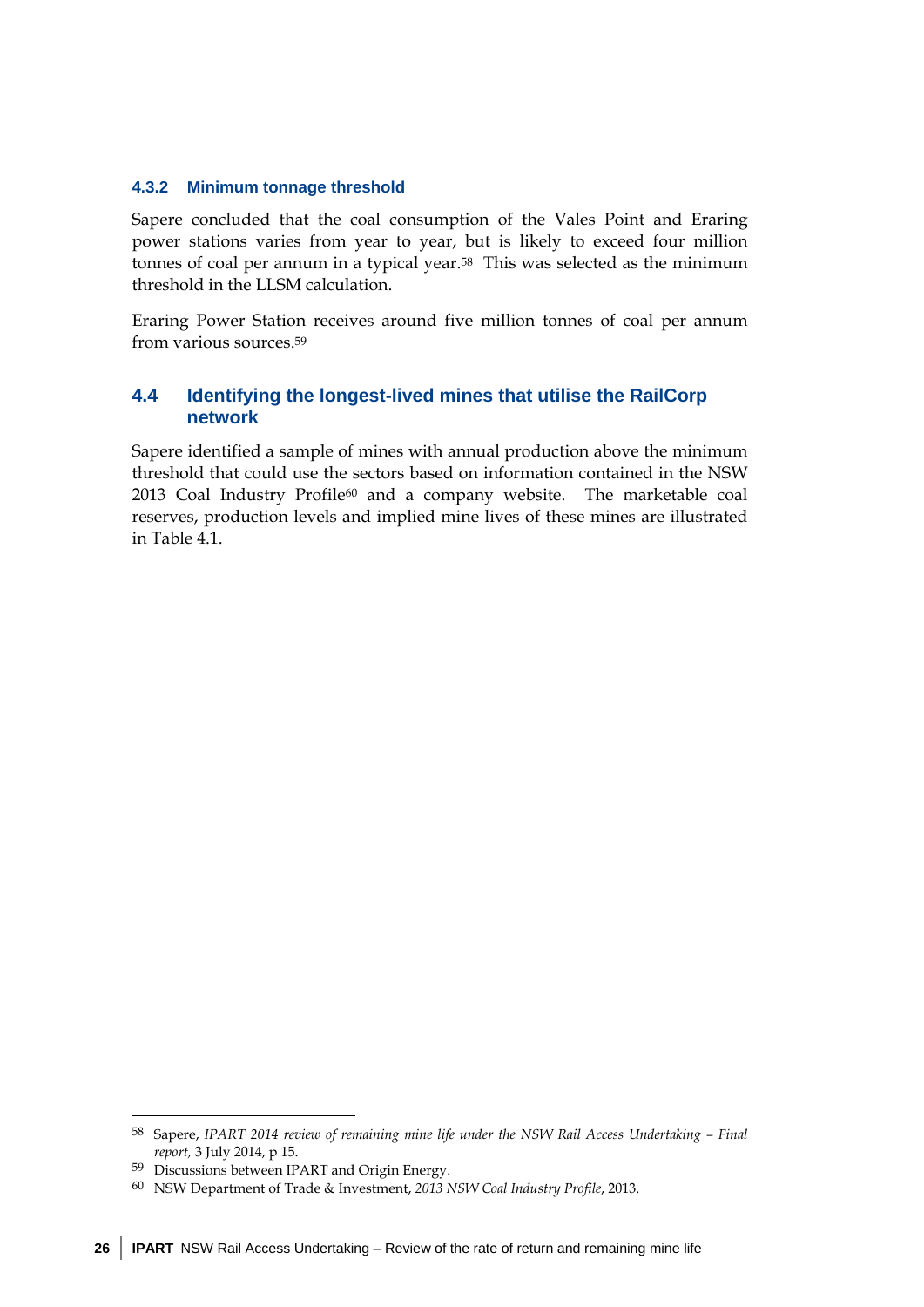| <b>Name</b>                           | <b>Production</b><br>(Mt) | <b>Marketable</b><br>coal<br>reserves<br>(Mt) at 30<br><b>June 2011</b> | Reserves /<br>production<br>$(Mt)$ a | end year | Implied Remaining<br>mine life<br>at 30 June<br>2014<br>(years) |
|---------------------------------------|---------------------------|-------------------------------------------------------------------------|--------------------------------------|----------|-----------------------------------------------------------------|
| Bengalla OC                           | 5.7                       | 131.8                                                                   | 23.2                                 | 2034     | 20                                                              |
| Bulga OC / Blakefield<br>South UG     | 10.1                      | 250.8                                                                   | 25.0                                 | 2036     | 22                                                              |
| Wambo UG and OC                       | 5.7                       | 150.0                                                                   | 26.4                                 | 2037     | 23                                                              |
| Wilpinjong OC                         | 9.5                       | 251.0                                                                   | 26.5                                 | 2038     | 24                                                              |
| <b>Hunter Valley Operations</b><br>OС | 11.6                      | 330.2                                                                   | 28.4                                 | 2039     | 25                                                              |
| Moolarben OC                          | 12.8                      | 376.4                                                                   | 29.4b                                | 2040     | 26                                                              |
| Mount Thorley / Warkworth<br>OС       | 9.3                       | 302.0                                                                   | 32.3                                 | 2043     | 29                                                              |
| <b>Maules Creek</b>                   | 12.4                      | n/a                                                                     | 30.0 <sub>b</sub>                    | 2044     | 30                                                              |
| Ulan UG                               | 4.7                       | 177.7                                                                   | 37.9                                 | 2049     | 35                                                              |
| Mt Arthur OC                          | 20.0                      | 936.0                                                                   | 46.8b                                | 2058     | 44                                                              |

#### **Table 4.1 Longest-lived substantial mines in the Hunter Valley Coal Network**

**a** Calculated as reserve divided by maximum annual production between 2008 and 2011 unless otherwise specified.

**b** Calculated as measured resources divided by production capacity.

**Note:** Data obtained from NSW Coal Industry Profile 2013 for all mines except Maules Creek, which was obtained from the Whitehaven coal website.

**Source:** Sapere, *IPART 2014 review of remaining mine life under the NSW Rail Access Undertaking – Final Report*, 3 July 2014, p 18.

Sapere noted that uncertainty over the life for a single mine is very high, because small changes to the forecast average production could drastically alter the mine life estimate. This uncertainty can be reduced by considering data for several mines and taking a median. Sapere selected a sub-set of the five longest-lived mines in the sample and recommended a median terminal date of 2044. This equates to a remaining life of 30 years from 1 July 2014.61

ARTC raised several concerns about Sapere's methodology for estimating the remaining mine life including:

- $\bullet$  the adoption of historical annual production estimates from 2008-201162
- $\bullet$  the use of measured resources rather than marketable reserves to estimate life of mines for which information about marketable reserves is not available (in particular, Maules Creek and Mount Arthur)<sup>63</sup>
- limiting the sample on which the median estimate is based to the top five LLSMs.64

<sup>61</sup> Sapere, Op. cit., p 18.

<sup>62</sup> ARTC submission, 6 June 2014, p 10.

<sup>63</sup> Ibid, p 11.

<sup>64</sup> Ibid, p 7.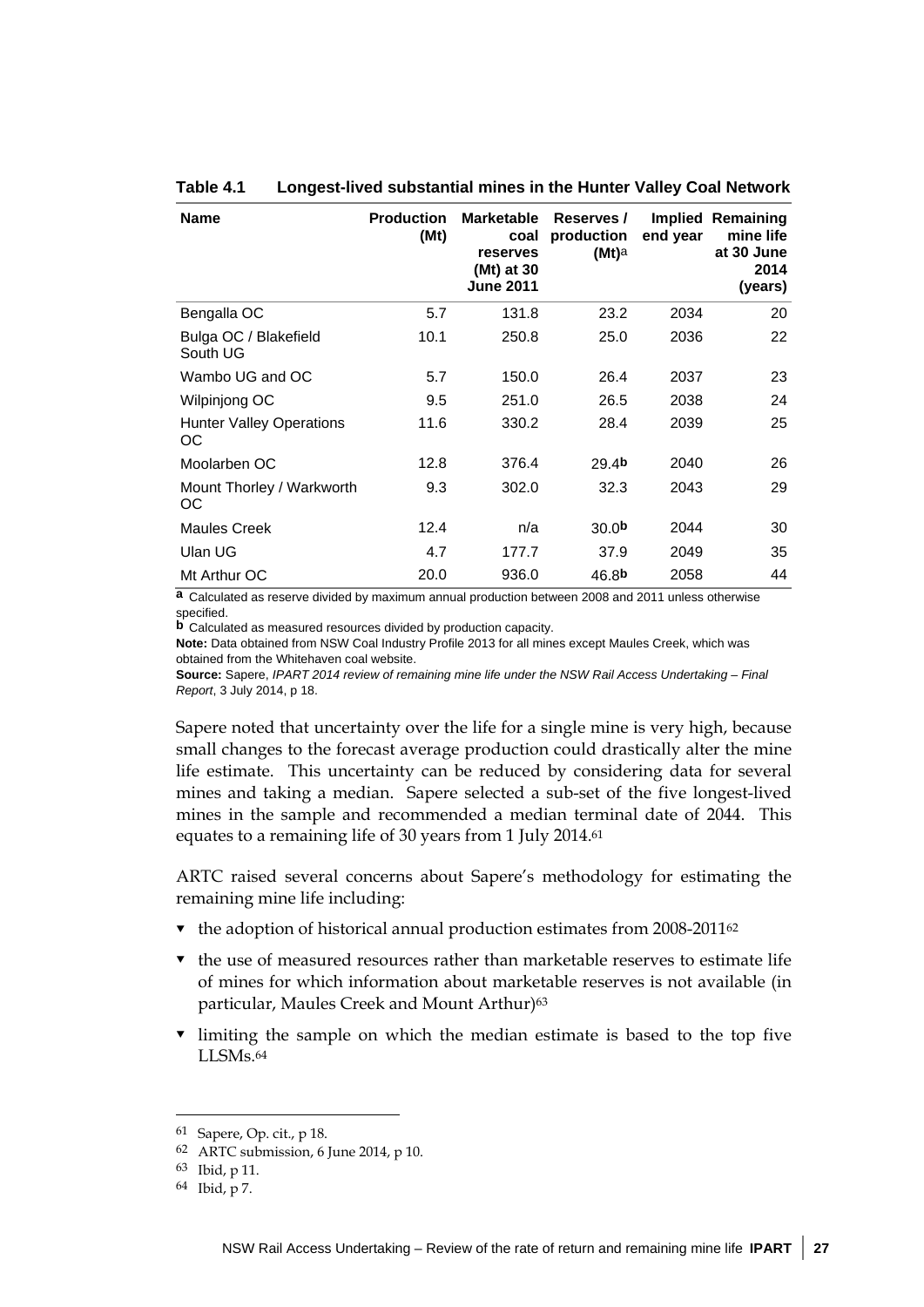## **4.4.1 Use of historical production estimates**

ARTC stated that Sapere's use of historical annual production estimates do not take into account recent investment in coal chain infrastructure that has increased coal chain capacity significantly from those levels in 2008-2011.65

Sapere noted that the information from the NSW Coal Industry Profile 2013, which includes data on actual mine production, is currently the best information available.

Sapere noted that much of the forecast growth in general output comes from new mines. Some of these mines may start and finish before the LLSM has ceased production. That type of growth does not affect the LLSM life estimate unless the LLSM increases production rates in response to the capacity signal.

Sapere also noted that production forecasts are speculative and subject to change. For example, the ARTC's coal production forecasts that were used in the development of its HVAU have since been revised downwards substantially in its new 2014-2023 Hunter Valley Corridor Capacity Strategy Consultation Draft.

As part of our review we sought information on mine production and capacity from various sources and concluded that the best available and most reliable information source was the 2013 NSW Coal Industry Profile. While we acknowledge that there may have been commercial and operational improvements since 2011 that have increased coal chain capacity in the HVCN overall, it is uncertain what impact this will have on the expected life of the LLSM.

We consider that our final decision on remaining mine life takes into account this uncertainty by using an on balance measure of the median of the five LLSMs.

## **4.4.2 Use of measured resources rather than marketable reserves where information is not available**

ARTC stated that the use of resources rather than marketable reserves creates further uncertainty in relation to the resulting remaining mine life estimate. Measured resources are required to undergo assessment in relation to a range of factors prior to being considered a coal reserve. As such, it is likely that only a fraction of measured resources will ultimately become classified as a marketable reserve and then be transported on the rail network.<sup>66</sup>

<sup>&</sup>lt;u>.</u> 65 Ibid, pp 10-11.

<sup>66</sup> Ibid, pp 11-12.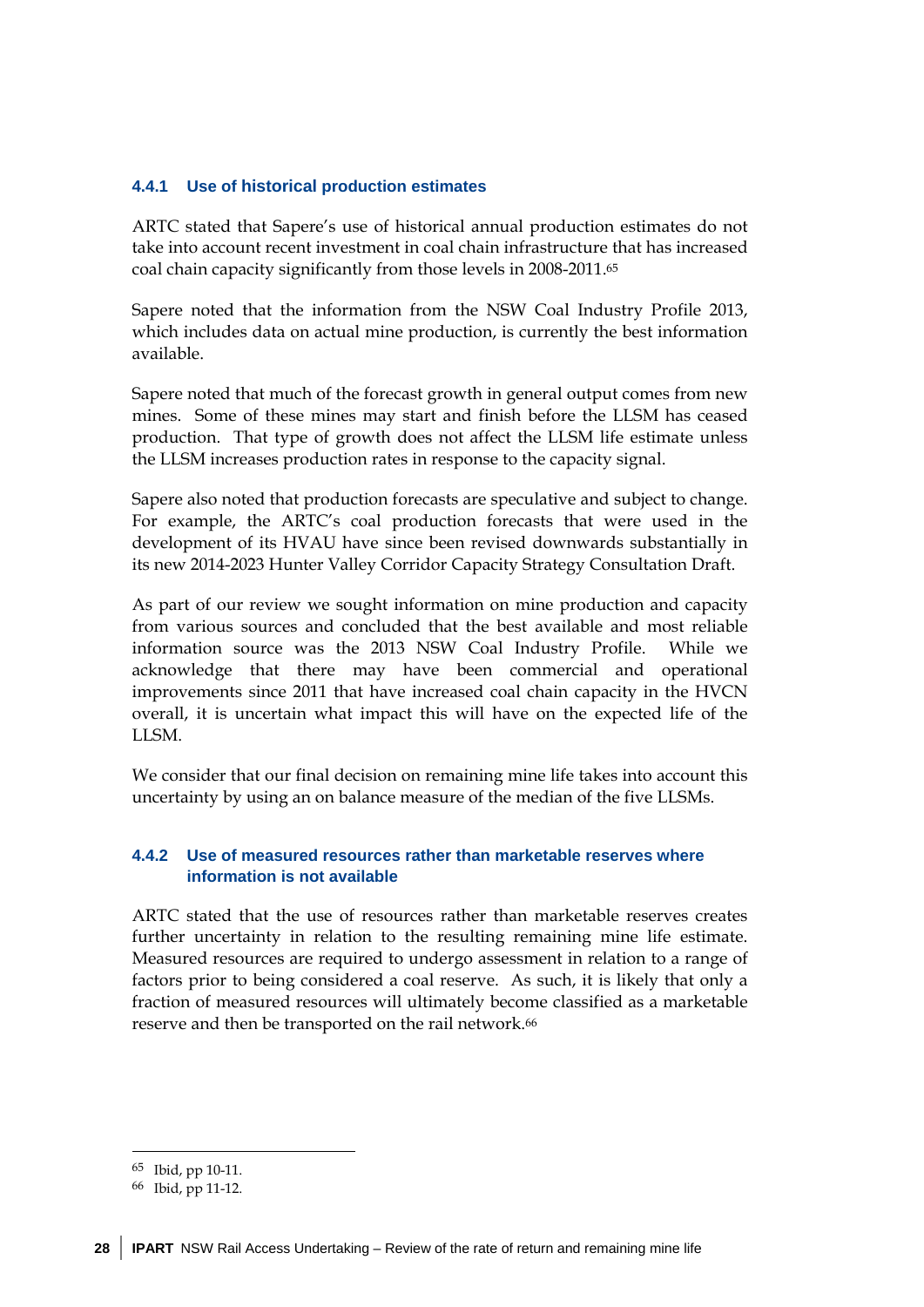Sapere acknowledged that measured resources may overstate the reserves of a mine, but noted that this does not necessarily overstate the estimate of mine life, because saleable production is also potentially overstated. Production capacity also overstates actual annual production, because it includes all run of mine production, some of which will not be saleable. In addition, mines always produce at below capacity, because of interruptions, stoppages and maintenance requirements. The ratio of two potentially overstated measures may result in either an overstated or understated estimate.67

Sapere noted that its estimates are the best available at the time and, in the case of Maules Creek, are supported by the mine owner's own estimates of remaining mine life.68

We agree with ARTC that there is uncertainty in estimating the remaining mine life. However, we conclude that our final decision, which is based on using the median of the top five longest lived substantial mines as recommended by Sapere, provides an on balance estimate using the best publicly available information on mine production, resources and reserves.

#### **4.4.3 Use of a sub-set of five LLSMs**

ARTC suggested that Sapere may have increased the possibility of overestimation (of the remaining mine life) by arbitrarily limiting the sample of ten LLSMs to the top five LLSMs on which to base the remaining mine life estimate.<sup>69</sup>

Sapere noted in its final report that under the LLSM approach, the relevant measure of the remaining life of the rail asset is the longest-lived substantial mine. However, Sapere noted that there was some uncertainty over the individual lives for some mines. As such, rather than base its recommendation on the life of the LLSM, it used the median of the top five longest-lived mines to account for this uncertainty.70

We consider it inappropriate to base the remaining mine life on a single longestlived mine, where its expected life is substantially longer than the next longestlived mine(s). This could increase regulatory uncertainty from one review period to another, because of fluctuations in the level of reserves, forecast production and market conditions that influence the commerciality of the mine. Our analysis of the expected remaining mine life of the selected mines in Table 4.1 between 2009 and 2014 shows that many of the expected remaining mine lives have fluctuated considerably in the last five years – some have increased and

<sup>67</sup> Sapere, Op. cit., p 22.

<sup>68</sup> Ibid, p 21.

<sup>69</sup> Ibid, p 19.

<sup>70</sup> Sapere, Op. cit., pp 19 & 21.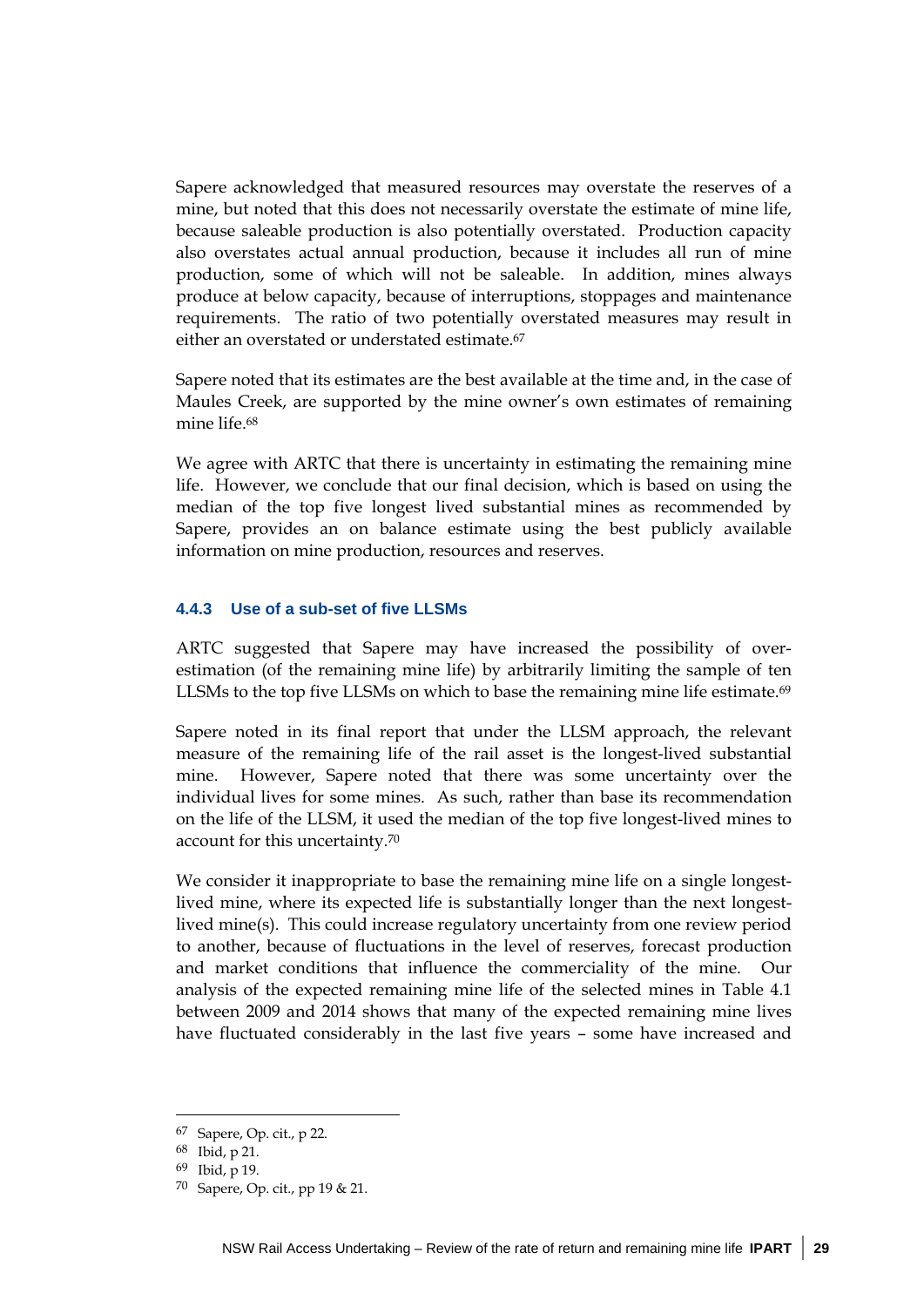some have decreased. Overall, the median remaining mine life has increased by around 12 years.71

The longest-lived mine in Table 4.1 is Mount Arthur, with an expected terminal date of 2058, which is considerably longer than the next longest-lived mine with a terminal date of 2049. The next few mines are clustered around similar terminal dates, which provide greater certainty that coal will continue to be produced until around those dates.

It is a matter of judgment as to what measure provides the best estimate of a terminal date. We consider that it is not appropriate to use an average, because it suffers from the same problems as the WAL approach to calculating remaining mine life. It is more appropriate to use the median of a cluster of similarly-lived mines.

Taking into account all submissions, Sapere's recommendations and our own analysis, we consider that using the median of the five LLSMs is an on balance approach to estimating a proxy for the remaining life of the rail assets.

## **4.4.4 Inclusion of prospective mines**

At the time of our 2009 review, there were three prospective mines - Maules Creek, Caroona and Watermark – that had not received full government approvals or commenced operations. While we considered that, in principle, prospective mines should be included in the analysis; our 2009 final decision was an on balance estimate that did not take the commencement of these mines into account.

We consider that prospective mines should be taken into account where credible information about their reserves, production capacity and commencement date is available. As new mines commence operations or extensions to existing mines are granted, the remaining life of the longest-lived mine may increase. Failure to take this into account may lead to the rail operator over-recovering depreciation.

Since 2009, there have been some developments in the case of these mines. The Maules Creek mine was fully approved in July 2013 and is expected to begin operations in early 2015, generating 12Mtpa of coal over 30 years.72 The commencement dates for the Watermark and Caroona projects are still subject to uncertainty over environmental approvals.

Given that Maules Creek is fully approved and anticipated to commence operations in 2015, we consider that it is likely that this mine could transport coal along the RailCorp HVCN sectors if required. However, there is still

<u>.</u>

<sup>71</sup> Based on a comparison of data from the NSW Coal Industry Profile 2013 and data supplied in confidence by Booz Allen Hamilton at our 2009 review.

<sup>72</sup> Sapere, Op. cit., p 7.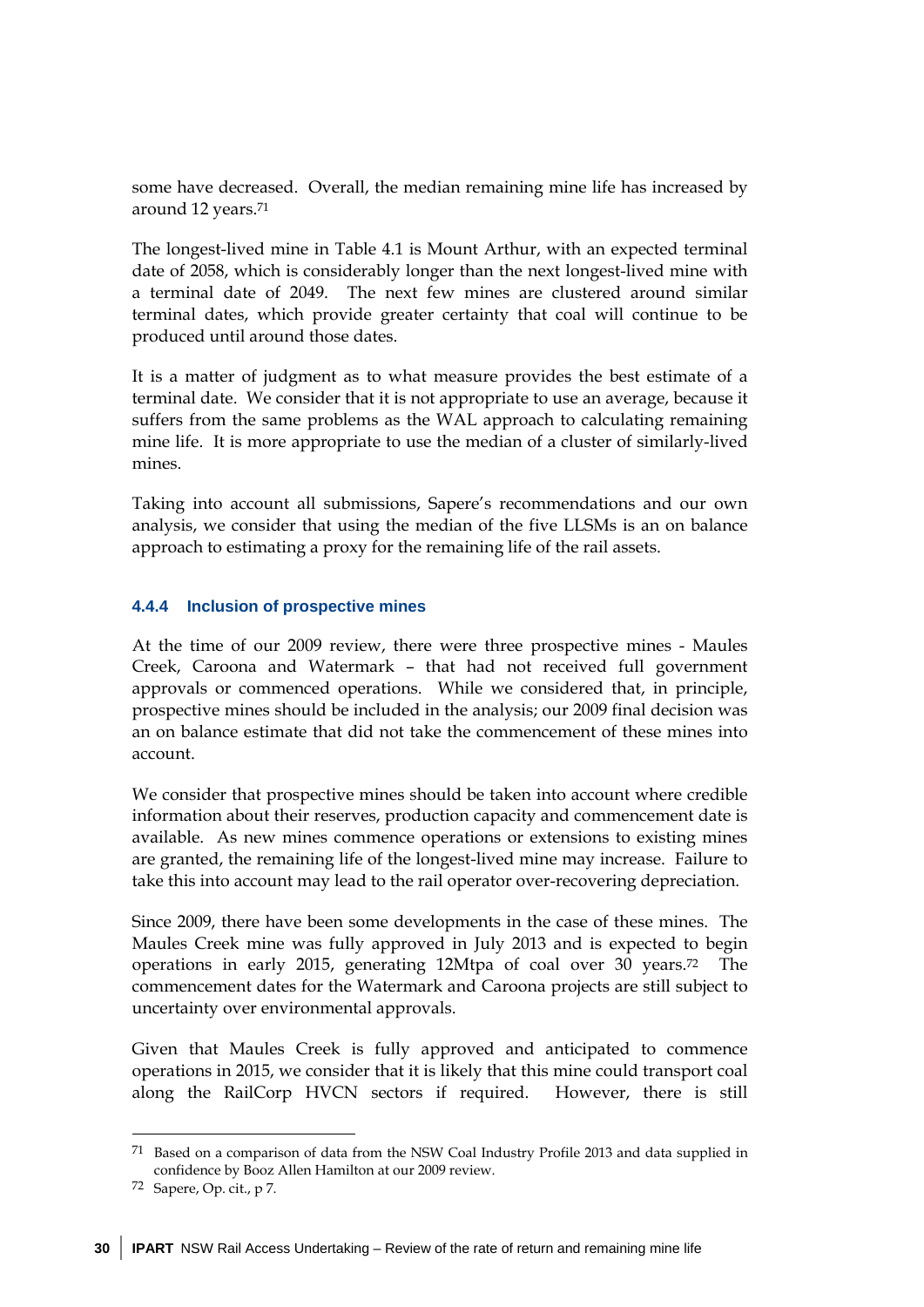considerable uncertainty about the timing and level of operations for the Watermark and Caroona projects as they have not yet received all relevant government approvals. As such, we have not included them in our calculations this time. Should further information become available that provides us with greater certainty about their future operations, we would consider including them in our sample in future reviews.

ARTC stated that based on existing available information in relation to the commencement of the production of Maules Creek, it is reasonable to include this mine.73

## **4.5 Expected life of the power stations located on the RailCorp network**

Having established that the primary use of the RailCorp sectors in the foreseeable future will be to supply coal to the two power stations located south of the line, we considered how long these power stations would be likely to operate. Closure of both power stations prior to cessation of coal mining in the Hunter Valley would provide an earlier constraint on the relevant life of the RailCorp HVCN sectors. This could lead to stranding of RailCorp's assets.

We sought advice from Frontier on the economic life of the Eraring and Vales Point power stations. Frontier's advice is available on our website.74 The economic life is an important consideration in order to assess the period over which these power stations are likely to continue to operate.

We asked Frontier to consider whether the economic lives of either of these two power stations would be expected to extend beyond the current terminal date of 2039 and if so, if they would be expected to extend beyond the proposed terminal date of 2044.

Frontier provided advice based on its general experience modelling outcomes in the National Electricity Market. Its modelling takes into account a range of factors that are key determinants of the economic lives of power stations. It makes use of a wide range of cost and price forecasts sourced from Frontier's own analysis or those developed for AEMO's National Transmission Network Development Plan.

<sup>73</sup> ARTC submission, 6 June 2014, p 10.

<sup>74</sup> http://www.ipart.nsw.gov.au/Home/Industries/Transport/Reviews/Rail\_Access/Review\_ of rate of return and remaining mine life from 1 July 2014/08 May 2014 -\_Consultant\_Report\_-Frontier\_Economics/Consultant\_Report\_-\_Frontier\_Economics\_- \_advice\_to\_IPART\_on\_economic\_lives\_of\_Eraring\_Power\_Station\_and\_Vales\_Point\_Power\_Sta tion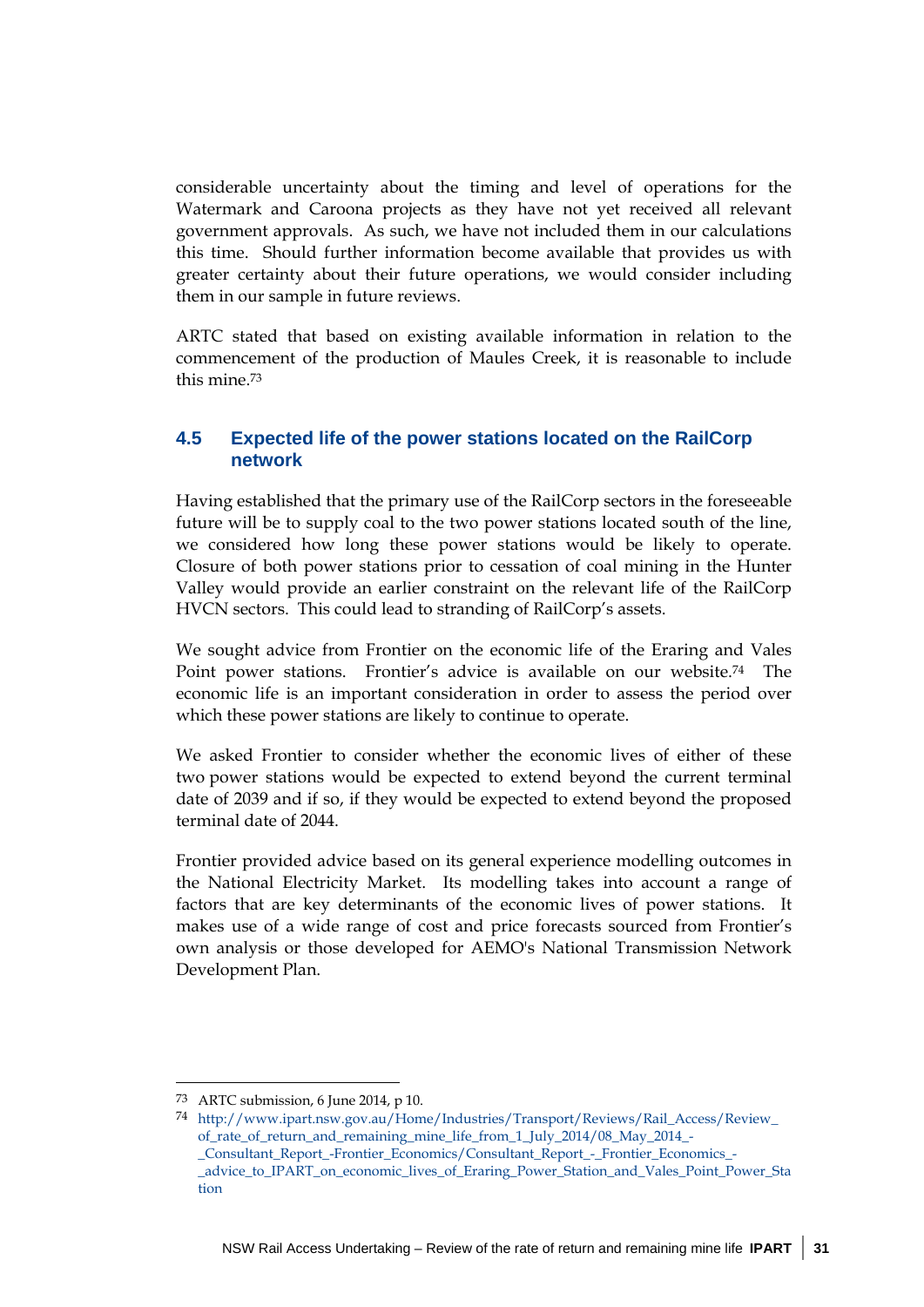Frontier considered that there were three key determinants of economic life:

- 1. **Relative fuel costs:** higher costs of coal in NSW relative to coal in other states or relative to the price of gas will make the power stations less competitive.
- 2. **Relative carbon costs:** a higher carbon price makes the power stations less competitive.
- 3. **Investment in new power stations:** reductions in capital costs due to technological improvements or government-funded schemes, such as the Large-Scale Renewable Energy Target, makes it harder for these power stations to compete with newer and more efficient power stations.

Frontier considered that the greatest uncertainty faced by these power stations is the future level of carbon prices. It considered the future outlook of these power stations under three carbon price scenarios:

- 1. **International (low) carbon price:** Under current law, the carbon price faced by power stations is fixed, but will become a flexible price from 1 July 2015. Once this happens, the price is expected to converge to international carbon prices, which currently range from around \$5/tonne to \$30/tonne.
- 2. **No carbon price:** The Government has introduced legislation to repeal the carbon price from 1 July 2014. If this legislation passes and no other carbon pricing mechanism is introduced, this will make the economics of operating the power stations considerably better.
- 3. **High Carbon price:** If the carbon price was increased significantly, including scenarios with long-term prices in excess of \$100/tonne, it would make the power stations much less economic to run.

Frontier concluded that with no carbon price or a price equivalent to the international carbon price - the economic life of Eraring Power Station would be most likely to extend beyond 2044, and the economic life of Vales Point Power Station may possibly extend beyond 2044.

Only under a carbon price significantly higher than the current international price, such as a price around \$50/tonne to \$100/tonne or higher, would the power stations be likely to become uneconomic prior to 2044. Frontier noted that for this to occur, there would most likely need to be strong international action on carbon emissions.

In its submission, Origin Energy noted that it was not approached to comment on Frontier Economics' analysis of the economic life of Eraring.75 We held subsequent discussions with Origin Energy in confidence and have decided not to change our views from our draft report.

-

<sup>75</sup> Origin Energy submission, 5 June 2014, p 2.